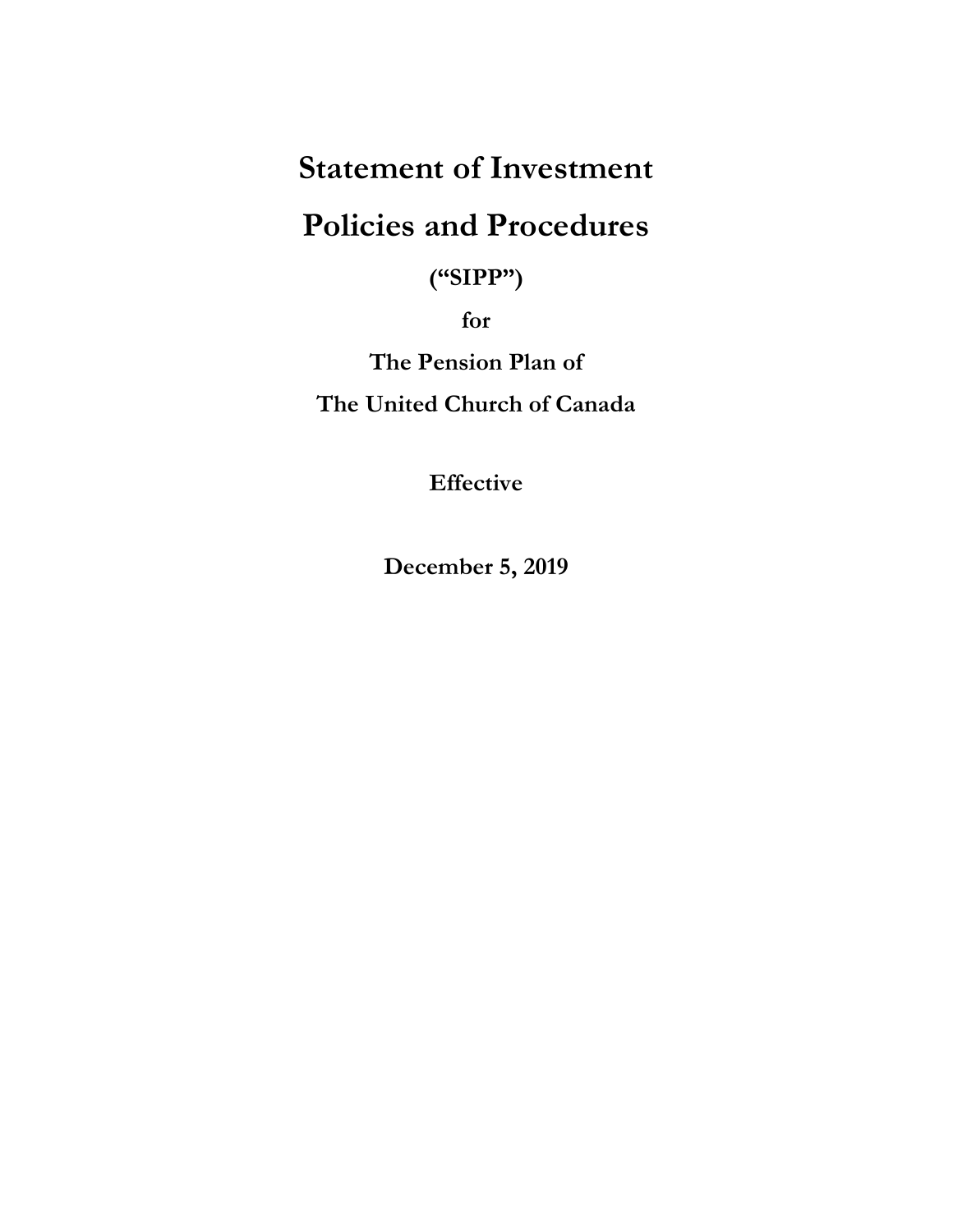## **TABLE OF CONTENTS**

## Page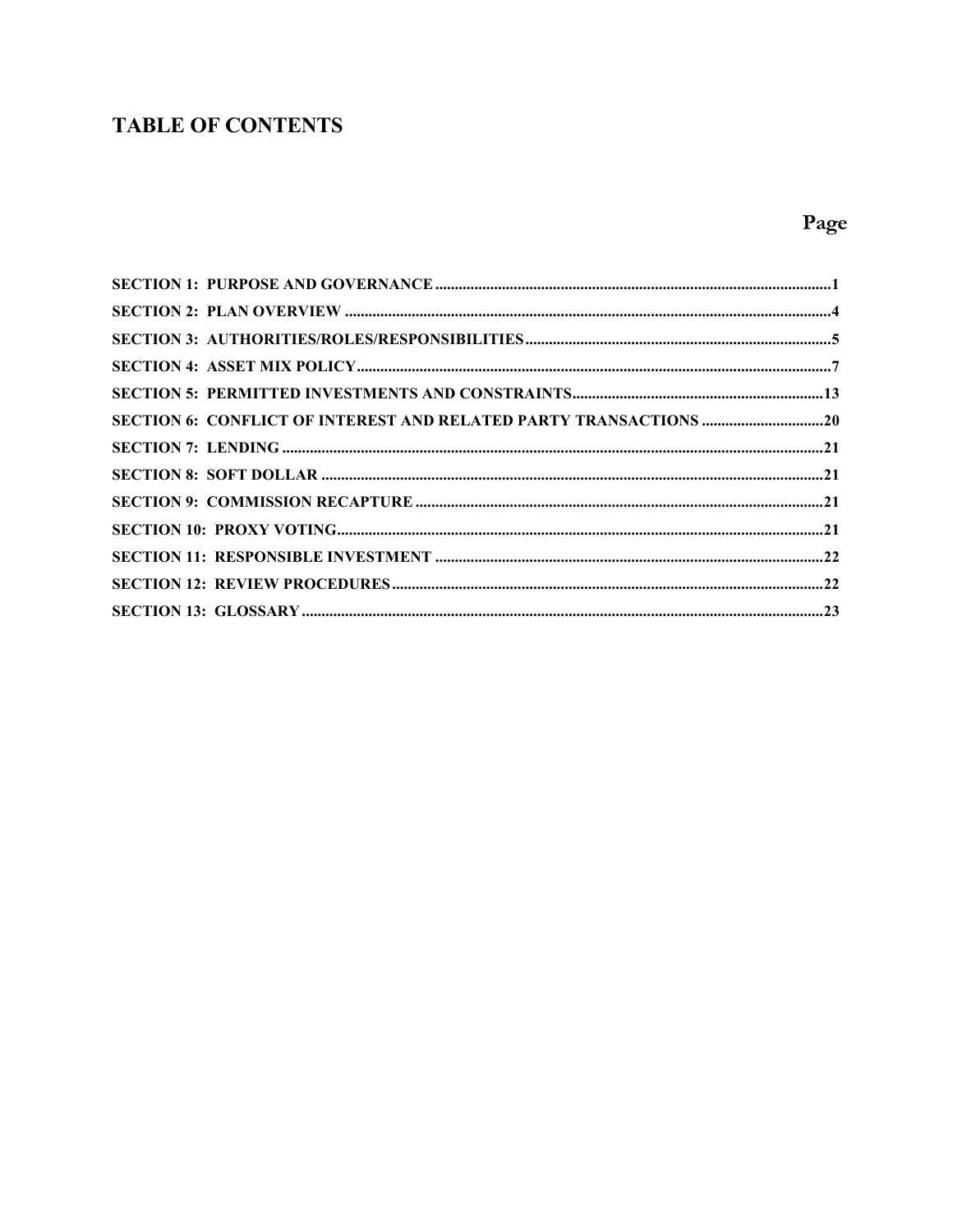### <span id="page-2-0"></span>**SECTION 1: PURPOSE AND GOVERNANCE**

#### **1.1 General**

The Pension Plan of The United Church of Canada (the "Plan") is a multi-employer pension plan for the benefit of eligible employees of participating employers associated with The United Church of Canada (the "Church"). The Plan is sponsored by the Participating Employers.

The Executive of the General Council (the "Executive") is the Legal Administrator pursuant to the Pension Benefits Act (Ontario), and has established the Pension Board to support the Executive in governing, managing and operating the Plan and the assets of the Plan (the "Fund").

The Pension Board may choose, at its discretion, to delegate the performance of Plan and Fund related functions to third parties, such as a third party administrator or outside consulting firms, subject to proper reporting and oversight.

### **1.2 Purpose of the Plan**

The primary purpose of the Plan is to provide its members with a monthly income during retirement, the amount of which is determined in accordance with the provisions of the Plan.

#### **1.3 Purpose of the Fund**

The purpose of the Fund is to satisfy the benefit obligations set out in the Plan. In order to monitor the status of the Fund with respect to this purpose, periodic actuarial reviews are conducted. The Fund includes contributions remitted by Plan members and Participating Employers, investment income and assets received from the funds of predecessor plans. The Fund is held in trust and invested for the purpose of securing the Plan's benefit obligations and paying the eligible costs associated with the administration of the Plan and the Fund.

#### **1.4 Purpose of the Statement of Investment Policies and Procedures**

This Statement of Investment Policies and Procedures (the "SIPP") has been adopted to ensure that the day to day management and oversight of the Fund are conducted in a business-like and prudent manner. The purpose of this SIPP is to govern the activities of the Managers, the Investment Committee, the Pension Board, and staff resources as they pertain to the investment of the Fund.

#### **1.5 Applicable Pension Legislation**

The SIPP has been drafted to comply with the Pension Benefits Act (Ontario) ("PBA"), and applicable regulations.

#### **1.6 Governance**

A comprehensive pension governance system has been established to guide the Executive in governing, managing and operating the Plan and the Fund.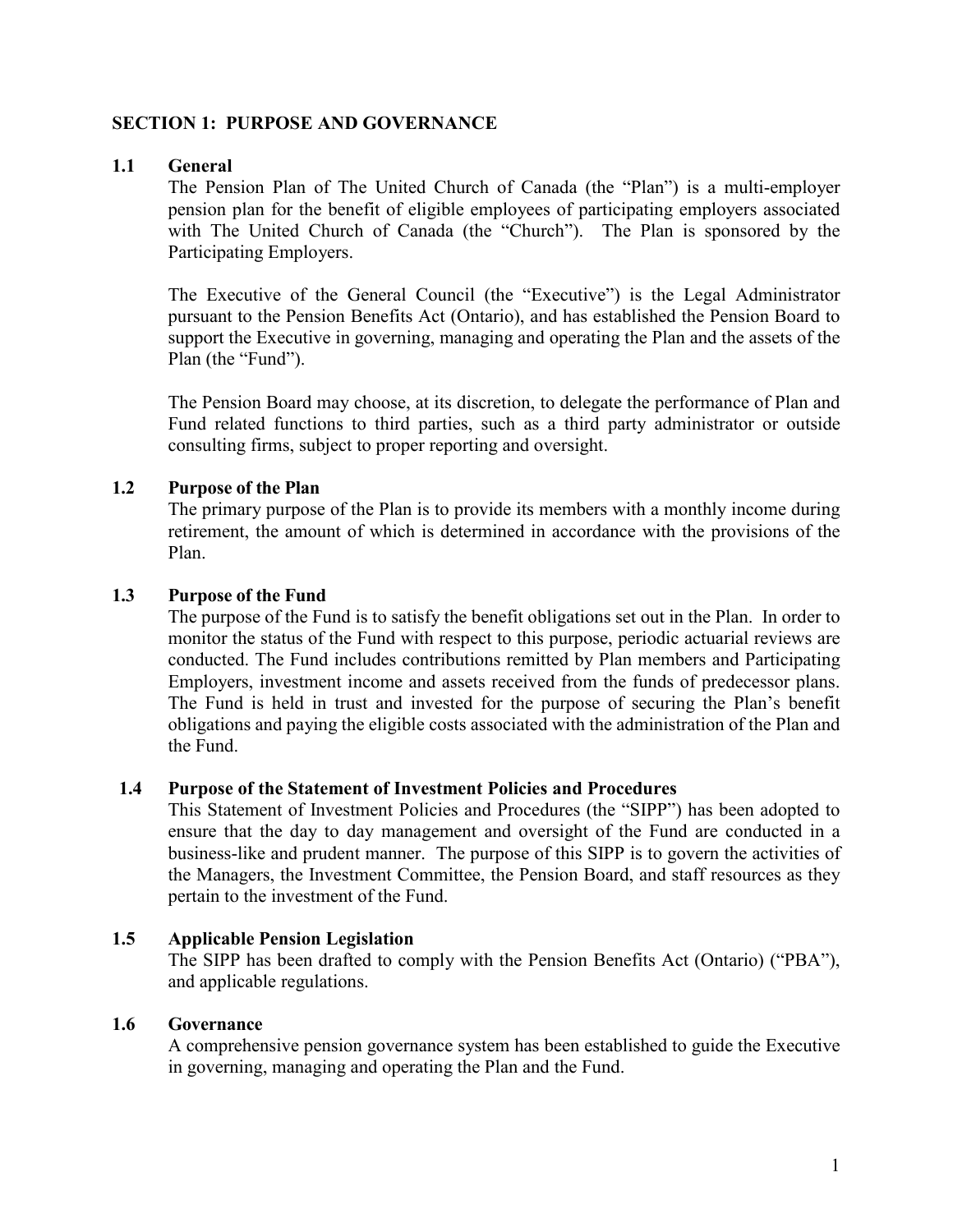#### **SECTION 1: PURPOSE AND GOVERNANCE continued**

Given the scope of the knowledge required to prudently administer the Plan and the Fund, the Executive has delegated the performance of certain functions to the Pension Board. These functions include the administration of the Fund. The Pension Board has in turn delegated the performance of certain functions addressing the investment of the Fund to the Investment Committee. The Investment Committee meets at least four times a year to review the performance of the investments in the Fund.

The following chart summarizes the reporting structure within the pension governance system.

### **1.7 Review and Approval of the SIPP**

The Executive has delegated the annual review of the SIPP and approval of the SIPP to the Pension Board.

Capitalized terms in this SIPP are defined in the Glossary in Section 13.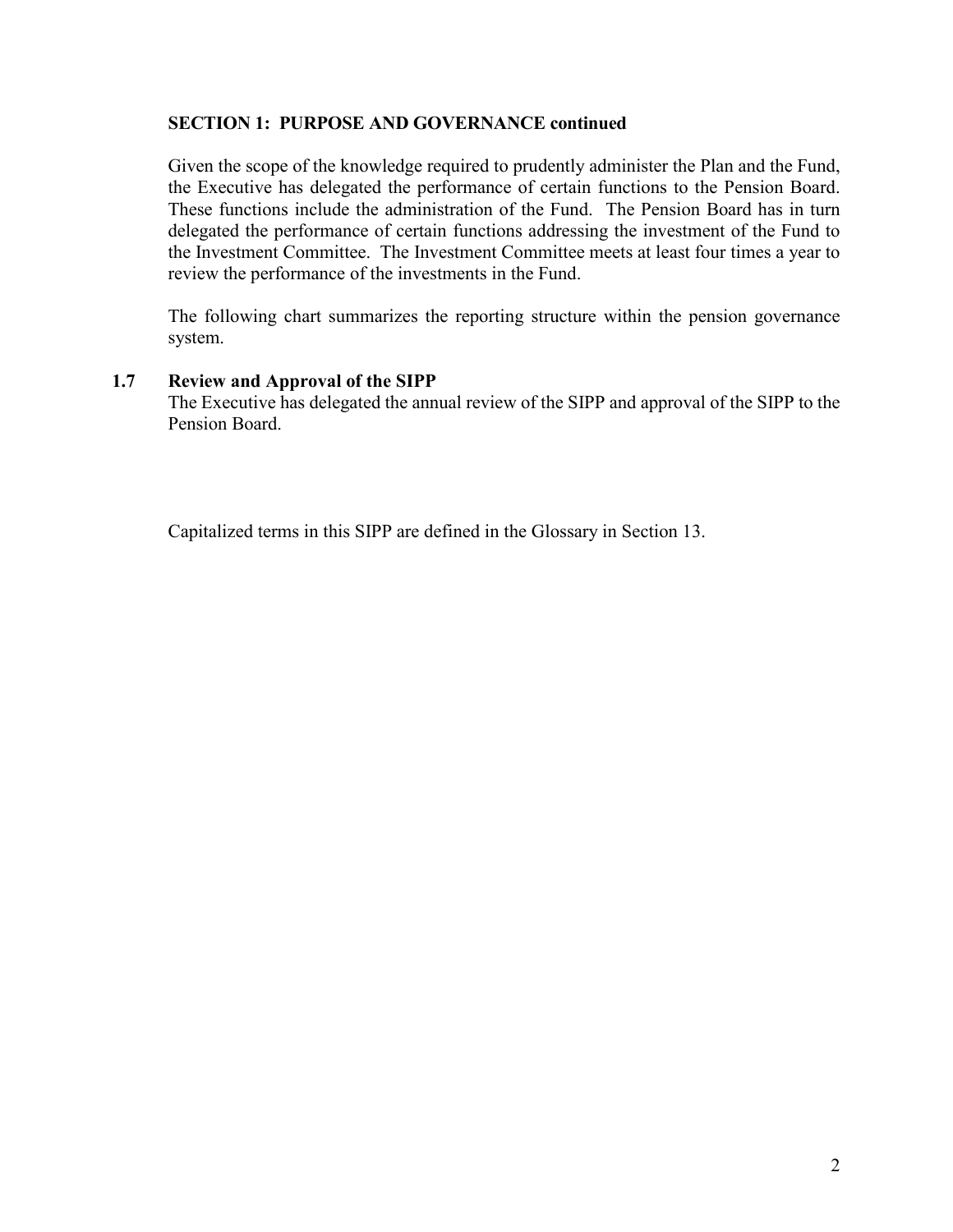#### **SECTION 1: PURPOSE AND GOVERNANCE continued**

## **Reporting Structure**



### Legend

| Indicates a stakeholder and reporting function |
|------------------------------------------------|
| Indicates a supporting and reporting function  |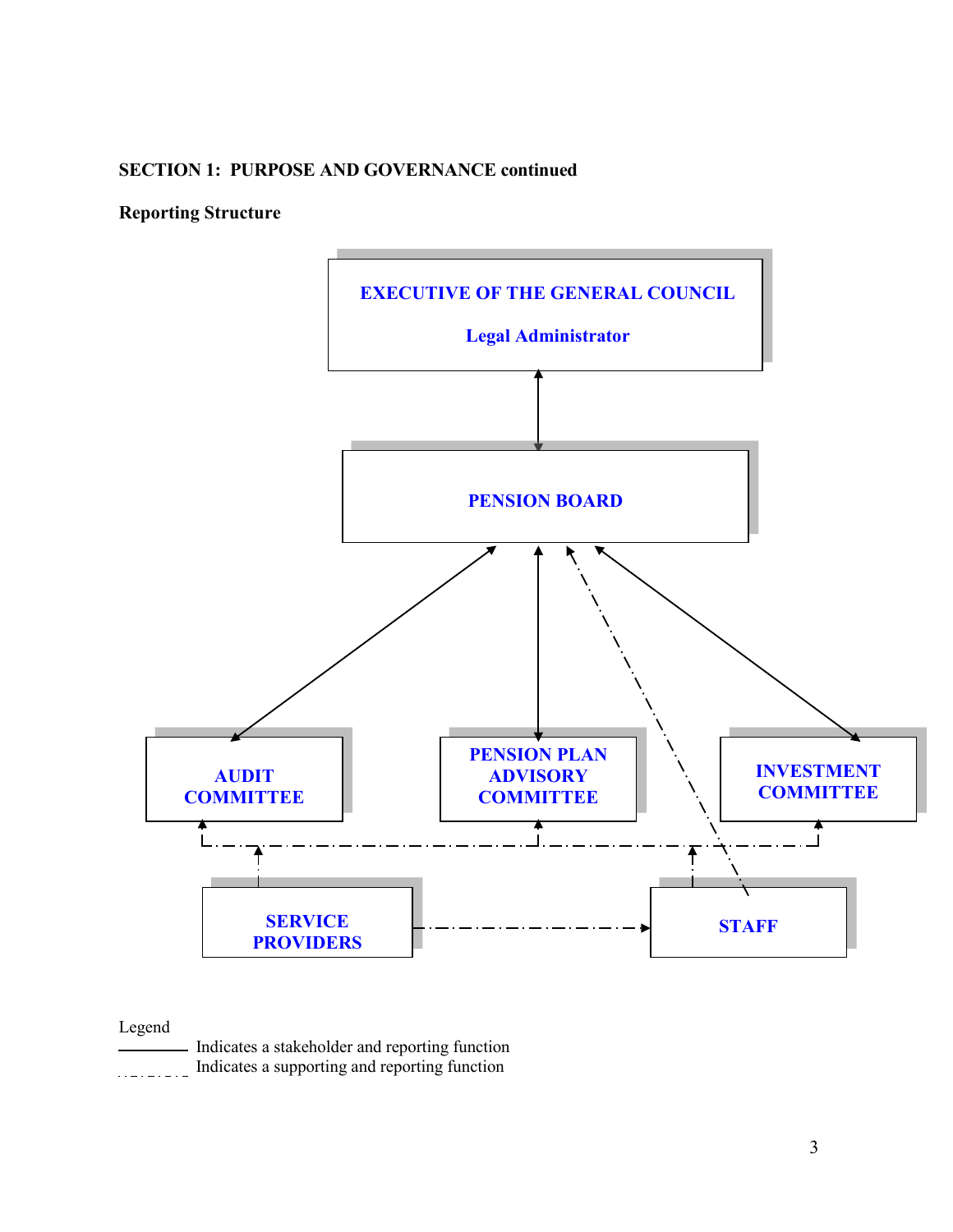## <span id="page-5-0"></span>**SECTION 2: PLAN OVERVIEW**

#### **2.1 Employer Participation**

The Plan is a multi-employer pension plan as defined under the PBA. Participating Employers are required to or have elected to participate in the Plan.

#### **2.2 Employee Membership**

The Plan covers all eligible employees of Participating Employers.

#### **2.3 Benefit Accrual**

The Plan is a defined benefit plan with a career average formula. Although not contractually required to do so, the Plan has historically provided improvements to the benefit entitlements of active, retired and deferred members. These improvements are granted only when it is deemed prudent to do so.

#### **2.4 Funding**

Benefit entitlements under the Plan are funded by member and Participating Employer contributions and investment income. Plan members and Participating Employers are required to contribute on the basis of a percentage of a member's Pensionable Earnings in accordance with the provisions of the Plan.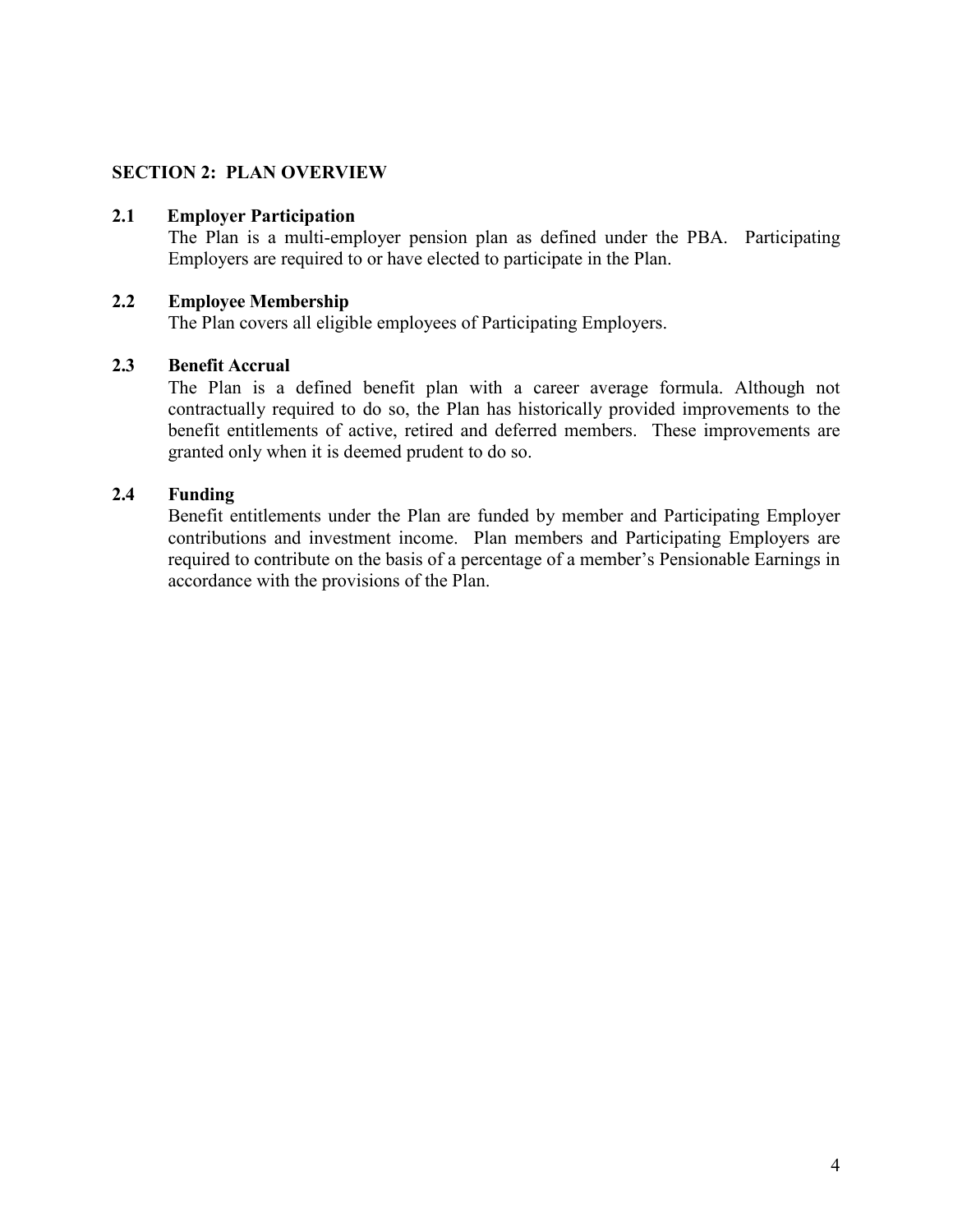## <span id="page-6-0"></span>**SECTION 3: AUTHORITIES/ROLES/RESPONSIBILITIES**

#### **3.1 Role of the Pension Board and Investment Committee**

The roles and responsibilities of the Pension Board and the Investment Committee are outlined in Section 1.

#### **3.2 Allocation of the Management of the Fund**

The Investment Committee has delegated the performance of selected functions associated with the management of the Fund to designated external investment managers ("Managers"). There is an Investment Management Agreement (the "Agreement") between each Manager and the Legal Administrator which sets out the Manager's mandate and investment objectives.

#### **3.3 Role of the Managers**

The Agreement with a Manager shall set out the Manager's commitment to perform all of the functions delegated to it, including as a minimum, the following:

- 1. Manage the allocated assets within the guidelines, constraints and directives of the SIPP, subject to all relevant legislation and any supplementary instructions provided by the Investment Committee;
- 2. Prepare timely reports of investment results for the Investment Committee no less frequently than quarterly and upon request of the Investment Committee or Pension Board;
- 3. Submit quarterly certificates attesting to their compliance with their respective Agreements and the SIPP and notify and seek guidance from the Investment Committee if at any time an investment or group of investments does not comply;
- 4. Give prompt notice to the Trustee of all purchases and sales of securities;
- 5. Meet with the Investment Committee periodically, upon request, to present an analysis of their investment performance and to describe their current and future investment strategies regarding their specific investment mandates;
- 6. Identify provisions in the SIPP that may need to be revised due to new developments including changes in investment strategies or in the capital markets; and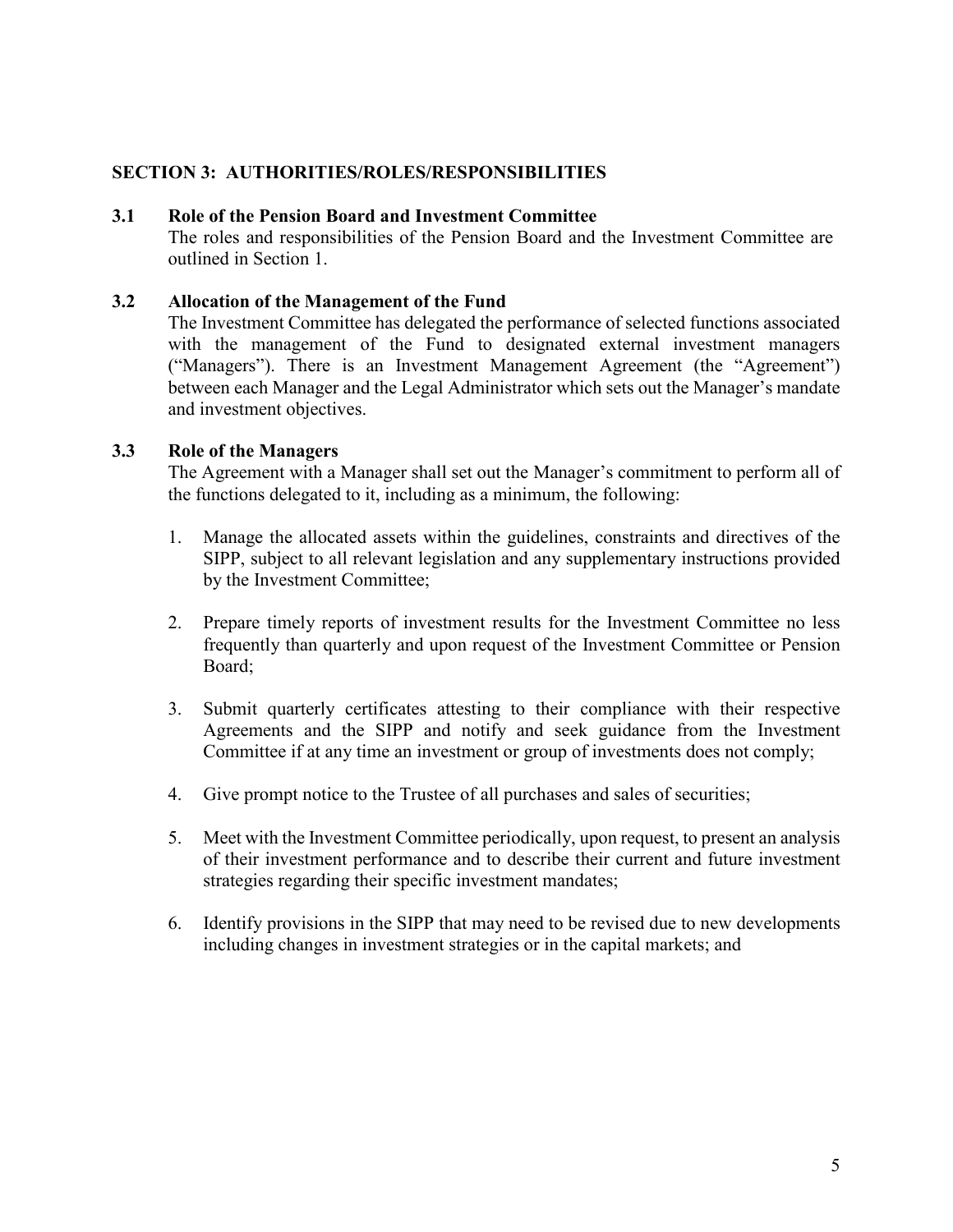## **SECTION 3: AUTHORITIES/ROLES/RESPONSIBILITIES continued**

7. Have formally adopted an internal procedures manual and code of conduct, which, for the purposes of the Fund, must at least satisfy the requirements of the Code of Ethics and Standards of Professional Conduct and the Asset Manager Code of Professional Conduct of the CFA Institute and address matters including disclosure of relationships and conflicts of interest, voting of proxies, standards of fairness in allocating investment opportunities among clients, disaster recovery and other relevant standards and procedures.

#### **3.4 Role of the Trustee**

The Trustee shall perform the duties required of the Trustee including custodial duties pursuant to agreements entered into from time to time by the Legal Administrator.

As a minimum the Trustee shall:

- 1. Process the security transactions that result from the buy and sell orders placed by the Managers and Investment Committee, provided that such transactions comply with all relevant legislation. The Trustee will vote securities held in segregated-fund custody as directed by the Managers or the Investment Committee, unless a third-party proxyvoting agent is authorized to do so by the Investment Committee.
- 2. Provide the Investment Committee, or its designates, with monthly portfolio reports of all assets of the Fund and of all transactions during the period.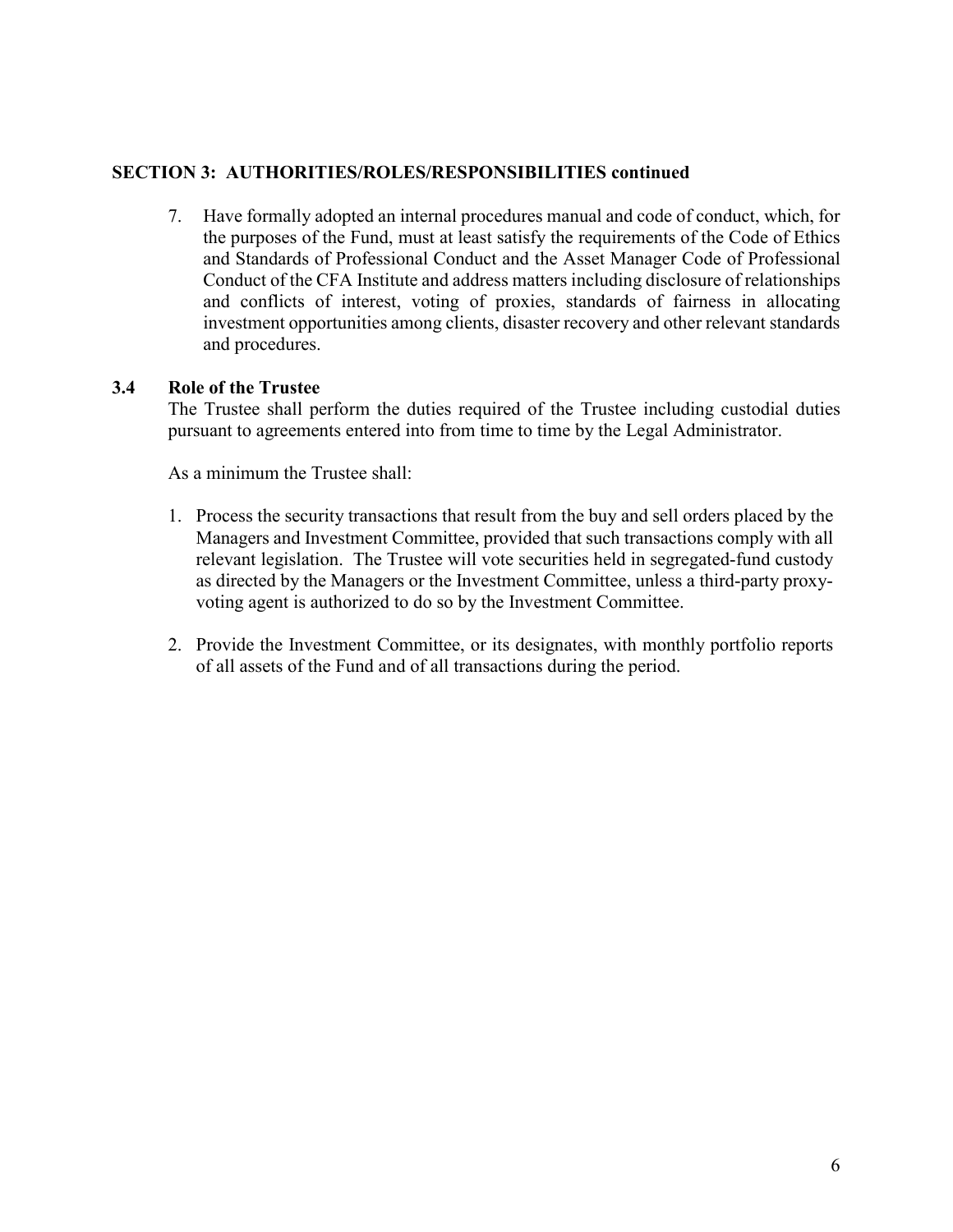## <span id="page-8-0"></span>**SECTION 4: ASSET MIX POLICY**

#### **4.1 Overview**

The Plan is mature. Specifically, it has a high portion of retired members, and the annual contributions of active members are substantially exceeded by the annual payments to retired members, terminated members, deferred members, surviving spouses and beneficiaries. As a result, a very substantial portion of the burden of meeting the pension promise to Plan members must be met by the investment earnings of the Fund.

The primary risk control objective of the Plan is to achieve a balance between optimal investment returns, stability in the contribution requirements and reasonable security of the benefits for Plan members.

As a result of the limited capacity to bear the effects of financial risks, the Fund has a limited number of risk mitigation tools that it can implement. One of the key mitigation tools available to the Fund is the diversification of holdings among a number of asset classes. The Fund is diversified among a number of asset classes in order to mitigate the Fund's exposure to volatility in investment return from any individual asset category.

The long term asset mix policy for the Fund is set by the Pension Board based upon investigations, conducted from time to time as it considers advisable, into the risk profile of the Plan and the Fund with respect to liabilities and cash flows. In addition to consideration of this risk profile, expectations for future returns in the markets and opportunities for new investment approaches are also considered in the asset mix policy development. The investigations are overseen by the Pension Plan Advisory Committee ("PPAC") and the Investment Committee and the recommendations that flow from these deliberations are subject to ongoing review.

The Pension Board shall review and approve the SIPP annually.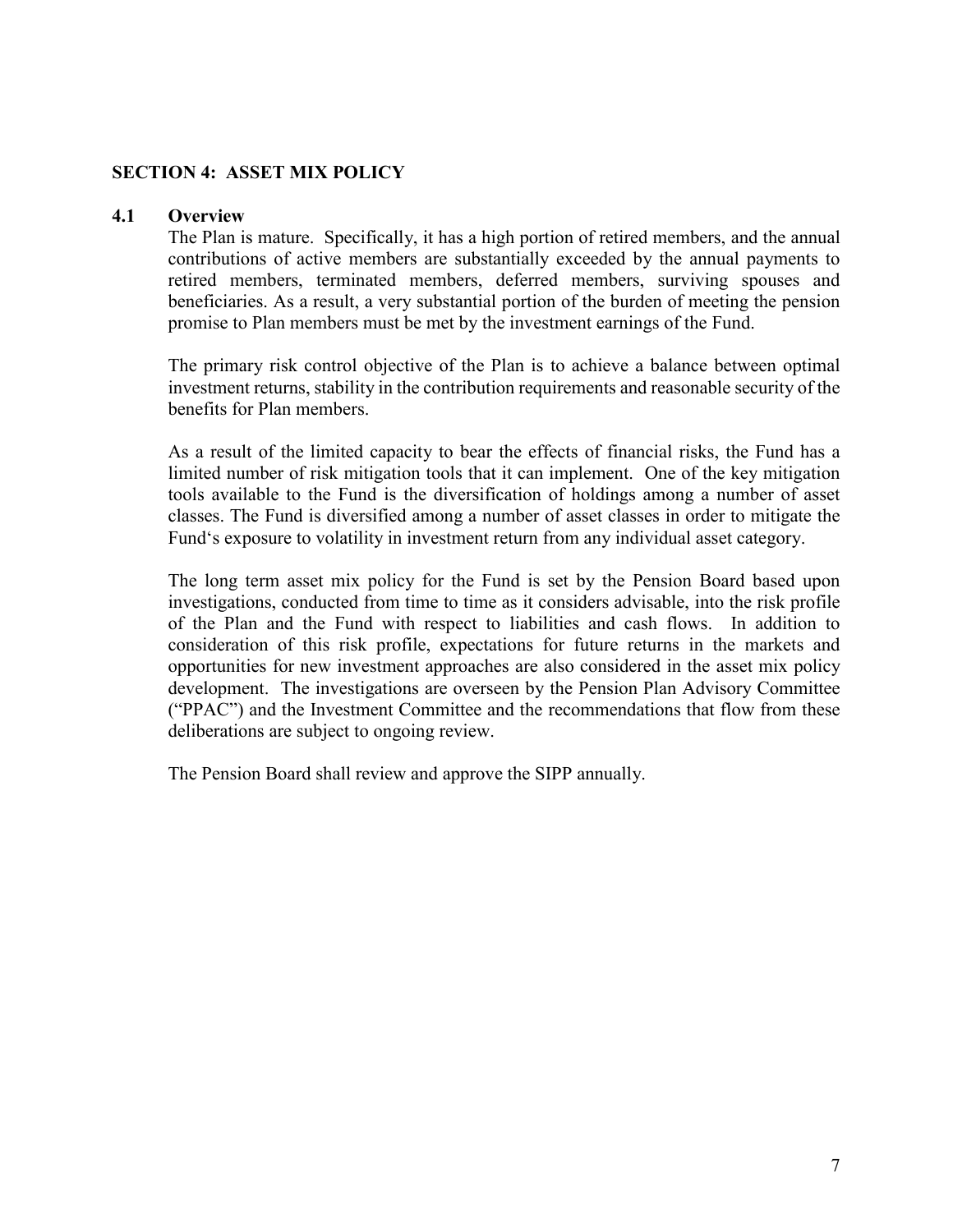#### **4.2 Asset Mix Ranges**

The asset mix of the Fund is actively managed by the Investment Committee within the ranges provided. The actual asset mix at any time may deviate from the Policy Benchmark Portfolio, as described in Section 4.3, and returns may therefore differ from the benchmark returns.

The following ranges for the major asset classes are based on Market Value:

| <b>Asset Class</b>                                                    | Fund $\%$         |
|-----------------------------------------------------------------------|-------------------|
| Equities, Private Equity & $37.5\%$ to $52.5\%$<br><b>Real Estate</b> |                   |
| *Total Fixed Income                                                   | $47.5\%$ to 62.5% |
| **Cash                                                                | $0\%$ to $7.5\%$  |

Notwithstanding the asset mix ranges shown above, the Investment Committee may authorize temporary asset mix positions outside these ranges for a period not to exceed 90 days.

\*includes Debt Instruments and related Derivatives, as described in Section 5.

\*\*includes both direct cash and cash equivalent holdings but does not include cash held in the individual Manager mandates.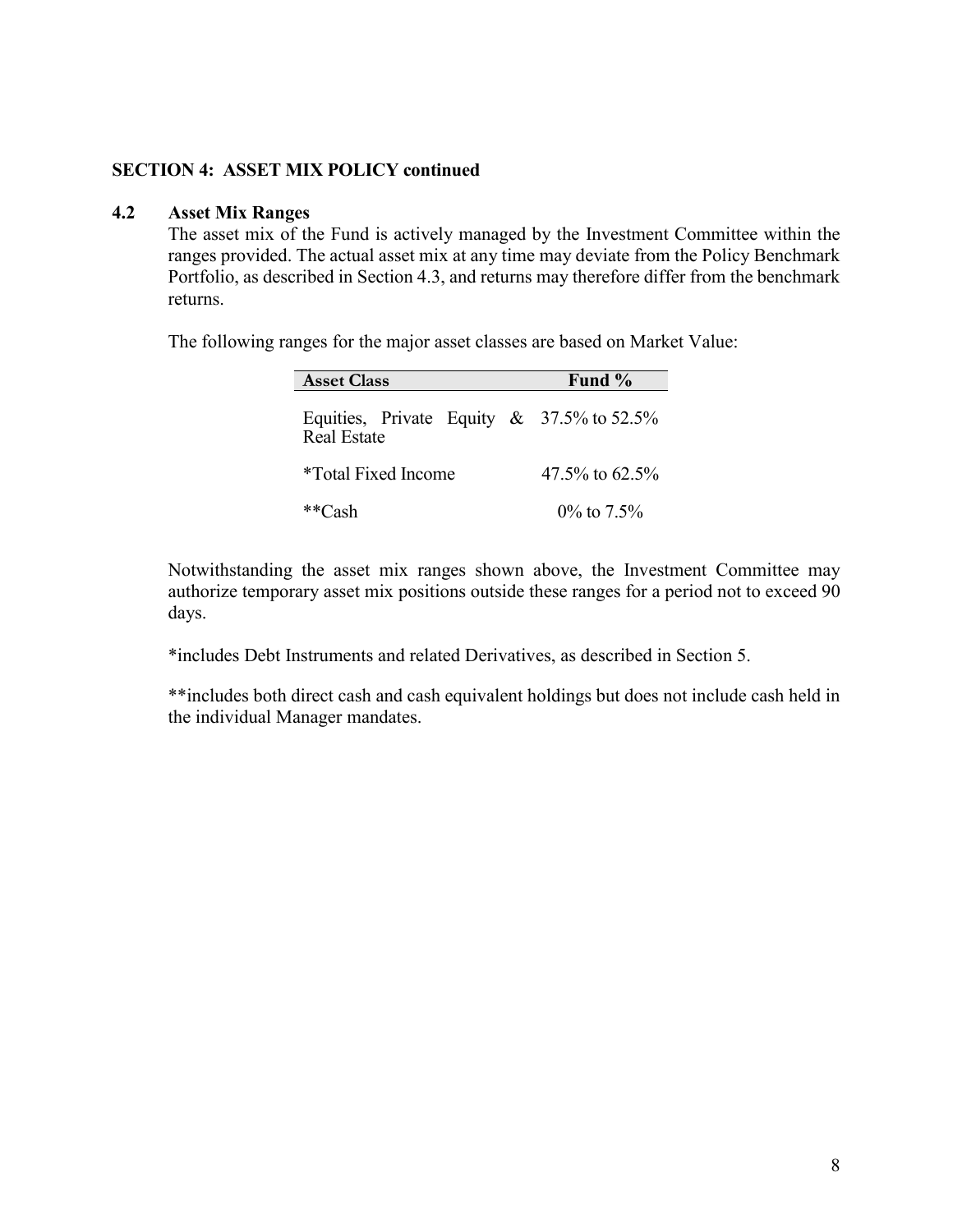#### **4.3 Asset Mix Policy and Investment Performance Benchmarks**

The Asset Mix Policy Portfolio outlined below has been constructed in light of the financial risk exposures and mitigation considerations set out in Section 4.1. The Policy Benchmark Portfolio is used to compute the gross return of the Fund that would be realized if it were invested passively in the benchmark index indicated for each asset class. The notional return so computed is used as the benchmark to evaluate the actual performance of the Fund. The Policy Benchmark Portfolio and relevant indexes are:

| <b>Asset Class</b>                    | $%$ of<br><b>Total Fund</b> | <b>Benchmark Index</b>                 |
|---------------------------------------|-----------------------------|----------------------------------------|
| <b>Total Debt</b>                     | 55%                         |                                        |
| Universe<br>Canadian<br><b>Bonds</b>  | 34%                         | - FTSE Canada Universe Bond Index      |
| Corporate Bonds                       | 15%                         | - FTSE Canada All Corporate Bond Index |
| Canadian Long-Term<br><b>Bonds</b>    | 6%                          | - FTSE Canada Long-Term Bond Index     |
| <b>Total Equities</b>                 | 45%                         |                                        |
| <b>Canadian Equities</b>              | 12%                         | - S&P/TSX Composite-Capped Index       |
| <b>US Equities</b>                    | 12%                         | $-S\&P 500$ Index in C\$               |
| <b>EAFE</b> Equities                  | 6%                          | - MSCI EAFE Index in C\$               |
| <b>Emerging Markets</b>               | 3%                          | - MSCI Emerging Markets Index in C\$   |
| <b>Real Estate</b>                    | 8%                          | - IPD Canadian Property Index          |
| Private Equity<br>and<br>Alternatives | $4\%$                       | $-11\%$ Absolute Return in C\$         |

The Investment Committee's management of the asset mix is measured against the Policy Benchmark Portfolio set out in the above table.

As foreign currency exposures associated with foreign equity holdings generally add diversification to the portfolio, the Plan's policy is not to hedge foreign equity currency exposures but to fully hedge foreign fixed income currency exposures.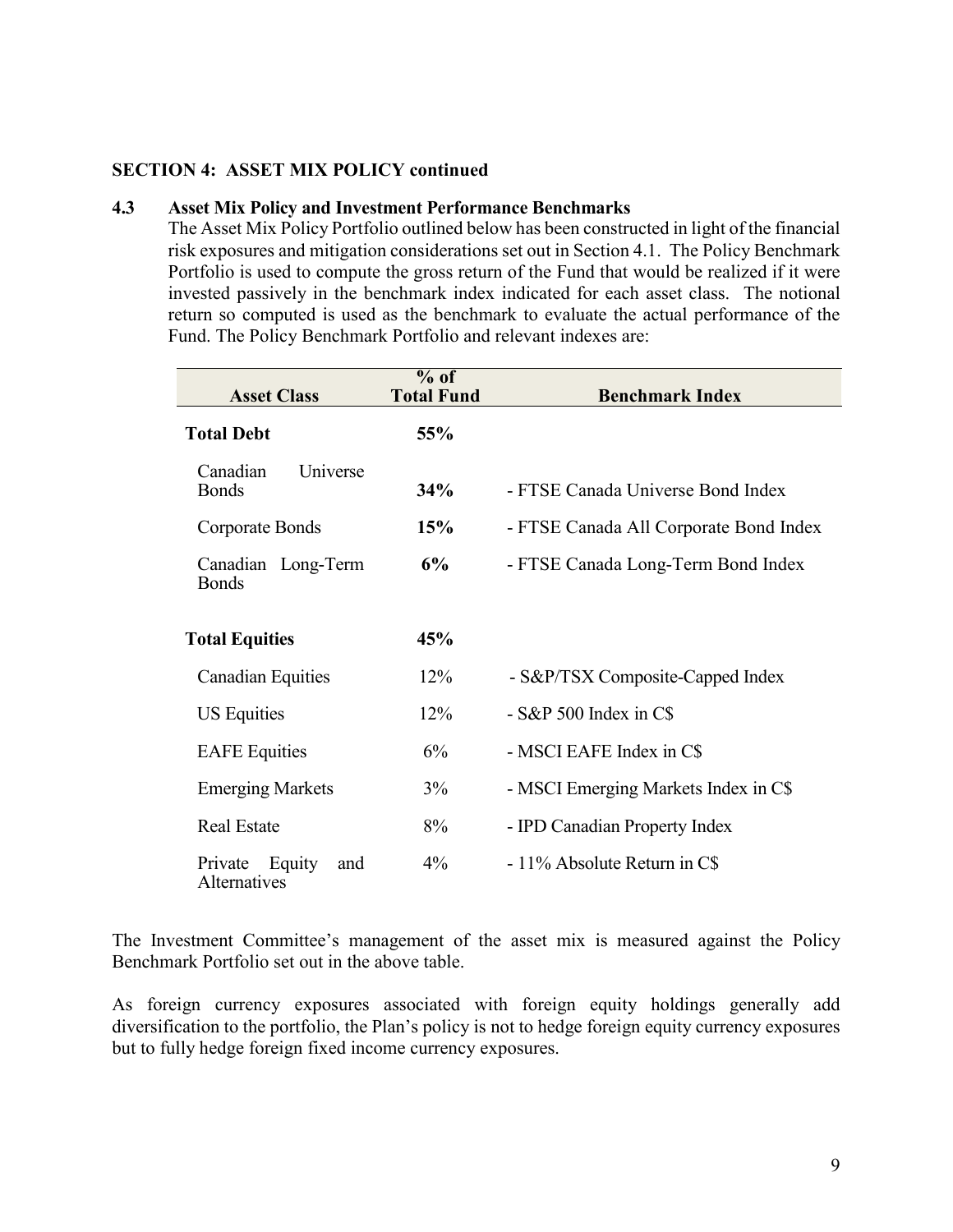#### **4.4 Liquidity**

The Fund is managed with a view of providing sufficient liquidity to enable the Plan to meet all of its future obligations as they become payable. Investments are selected with consideration given to their effect on liquidity risk within the context of the investment portfolio as well as the income to be derived. To ensure sufficient liquidity, maximum exposure limits for real estate, private debt, private equity and other alternative investments are described in Section 5.

#### **4.5 Return Expectations**

Return expectations for the Fund are expressed both in absolute and relative terms, and exclusive of any investment management fees, as follows:

- 1. The performance expectations for the total Fund is to exceed the return of the Policy Benchmark Portfolio, as described in Section 4.3, by at least 0.75% (75 basis points) per annum measured on a four year period basis.
- 2. The actuarial rate, calculated as the passive investment return as determined by the actuary based on target asset mix plus an additional return of 20 basis points for active management. The actuarial rate is used in the going concern actuarial valuation as determined from time to time by the actuary.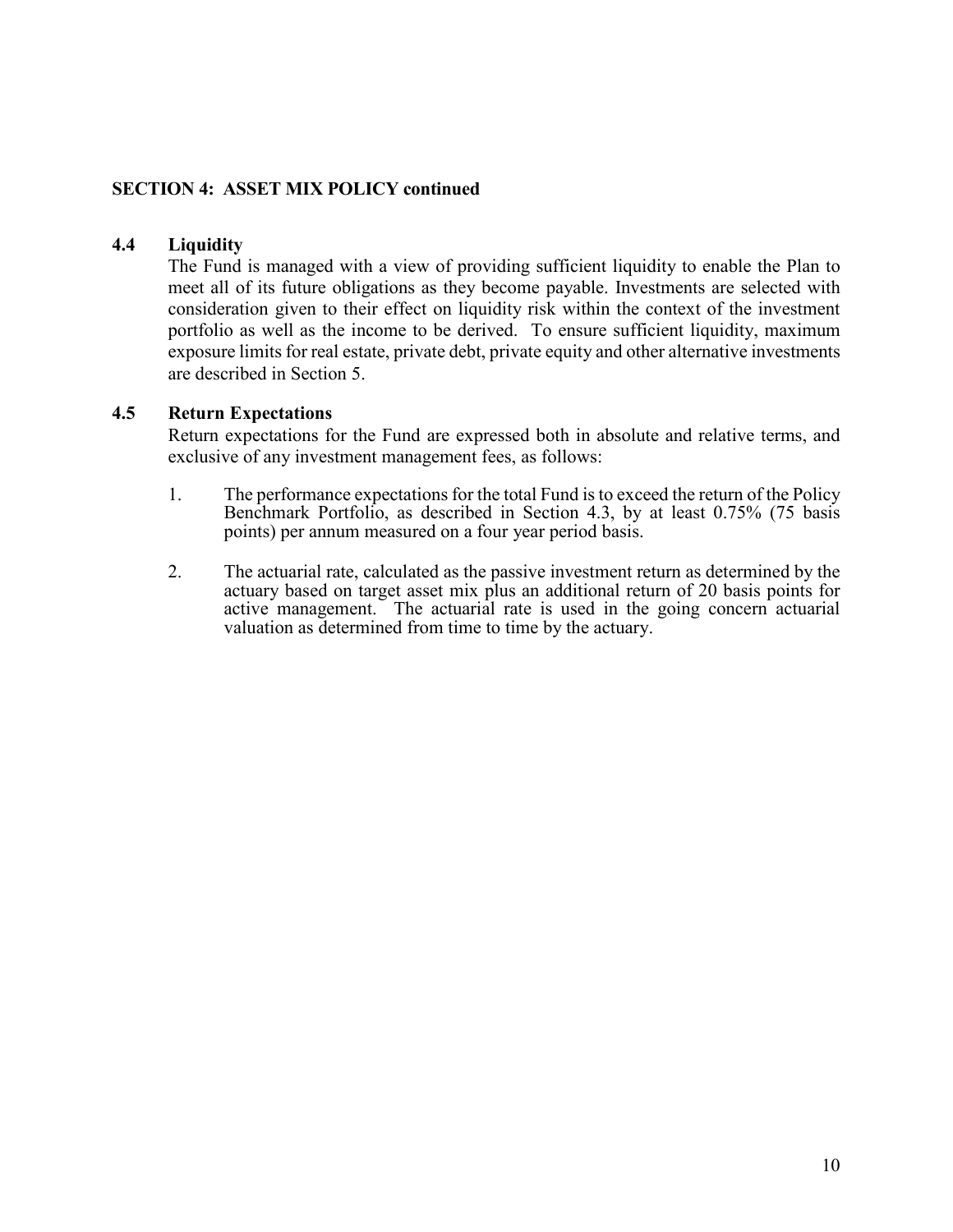## **4.6 Regulatory Disclosure**

The following chart has been included to provide the disclosure required by subsections with  $78(7)$  and  $(8)$  of Regulation 909.

| <b>Investment Category</b>                                   | Target Allocation (%) |                |
|--------------------------------------------------------------|-----------------------|----------------|
| 1. Insured contracts                                         |                       |                |
| 2. Mutual or pooled funds or segregated funds                |                       |                |
| 3. Demand deposits and cash on hand                          |                       |                |
| 4. Short-term notes and treasury bills                       |                       |                |
| 4. a. Investment Grade (see Section 13: Glossary)            |                       |                |
| 4. b. Non-investment grade                                   |                       |                |
| 5. Term deposits and guaranteed investment certificates      |                       |                |
| 6. Mortgage loans                                            |                       |                |
| 7. Real estate                                               |                       | 8              |
| 8. Real estate debentures                                    |                       |                |
| 9. Resource properties                                       |                       |                |
| 10. Venture capital                                          |                       |                |
| 11. Corporations referred to in subsection 11(2) of Schedule |                       |                |
| III to the federal investment regulations                    |                       |                |
| 12. Employer issued securities                               |                       |                |
| 13. Canadian stocks other than investments referred to in    |                       | 12             |
| paragraphs 1 to 12                                           |                       |                |
| 14. Non-Canadian stocks other than investments referred to   |                       | 21             |
| in paragraphs 1 to 12                                        |                       |                |
| 15. Canadian bonds and debentures other than investments     |                       | 55             |
| referred to in paragraphs 1 to 12                            |                       |                |
| 15. a. Investment Grade (see Section 13: Glossary)           | 55                    |                |
| 15. b. Non-investment grade                                  |                       |                |
| 16. Non-Canadian bonds and debentures other than             |                       |                |
| investments referred to in paragraphs 1 to 12                |                       |                |
| 16. a. Investment Grade (see Section 13: Glossary)           |                       |                |
| 16. b. Non-investment grade                                  |                       |                |
| 17. Investments other than investments referred to in        |                       | $\overline{4}$ |
| paragraphs 1 to 16                                           |                       |                |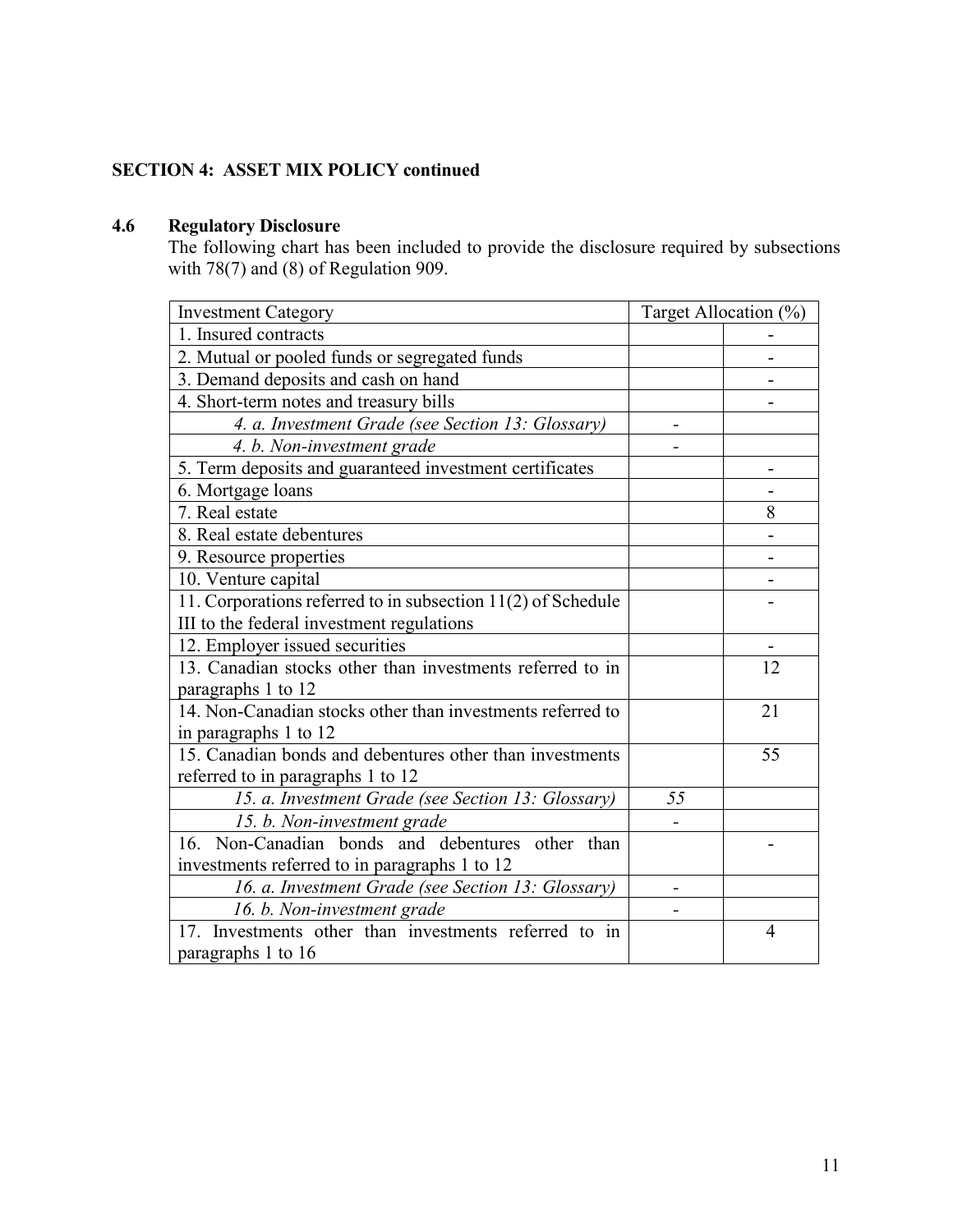#### **4.7 Return Measurements**

For the purpose of measuring rates of return of the Fund, all such returns shall be based on Market Value, and shall be measured exclusive of investment management fees, except where investment management fees are not separable, as with some private investments, but after transaction costs. All index returns shall be on a total return basis. All foreign index returns shall be reported in Canadian dollars.

#### **4.8 Valuation of Infrequently Traded Securities**

#### Publicly Traded Equities and Debt

The valuation of equity and debt securities will be based on their quoted market values obtained from third party suppliers. Where prices are not available from pricing suppliers, the securities are priced at cost.

#### **Derivatives**

The valuation of derivatives is based on daily information from various pricing suppliers. Where prices are not available from pricing suppliers, derivatives are priced manually at month-end using other information from various other publications and services.

#### Private Debt, Equity and Alternative Investments

Investments in private debt, equities and alternative investments include investments held directly and through ownership in limited partnership funds. Direct investments are valued using quoted market prices, or through the use of other appropriate valuation techniques. Investments in limited partnership funds are valued based on interim financial information provided by the funds' General Partners under limited partnership agreements (unless a specific and conclusive reason exists to vary from the value provided by the General Partner).

#### Real Estate

Investments in real estate include investments held through ownership in limited partnership funds. Investments in limited partnership funds are valued based on interim financial information provided by the funds' General Partners under limited partnership agreements (unless a specific and conclusive reason exists to vary from the value provided by the General Partner).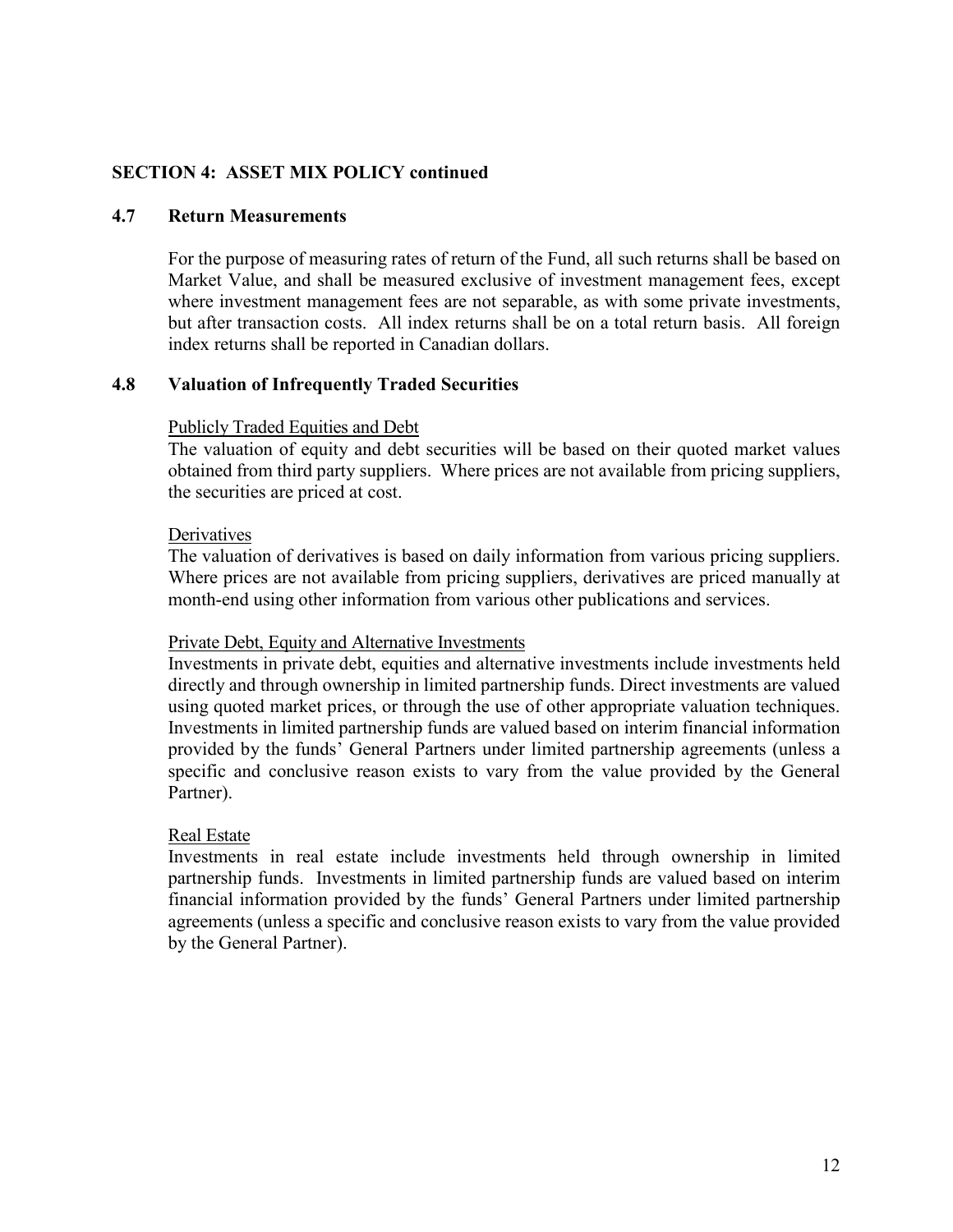#### <span id="page-14-0"></span>**5.1 Permitted Investment and Constraints by Asset Class**

A Manager shall not make investments in investment categories other than those explicitly permitted in the SIPP unless the Investment Committee first consents in writing. Nothing in the SIPP shall preclude the Fund from purchasing life annuities to secure the pensions of members.

In accordance with the regulations under the Pension Benefits Act (Ontario) the Fund shall limit the percentage of plan assets that can be invested in, or loaned to, any one entity or group of related entities to 10% of the total market value of the Fund except for securities issued, or fully guaranteed, by the federal or provincial governments of Canada or the Government of the United States of America.

The following investments may be made either directly or through Pooled Funds.

#### **A. Cash**

**Permitted Investments**: Cash on hand, demand deposits, treasury bills, short term notes and bankers' acceptances, term deposits, and guaranteed investment certificates having a term of one year or less ("Cash")

**Investment Constraints:** All Cash investments shall be Investment Grade and shall not include collateralized debt obligations, non-bank asset backed commercial paper or similar instruments. These investment constraints apply to the total Cash portfolio of the Fund and to each Manager's Cash portfolio unless otherwise indicated.

## **B. Debt**

**Permitted Investments**: All Debt Instruments of corporations, governments, agencies, or such debt investments guaranteed by governments including:

- nominal bonds
- real return bonds
- asset and mortgage backed securities
- mortgages
- mortgages where capital, interest or both are linked to changes in the cost of living
- Maple Bonds
- Private Debt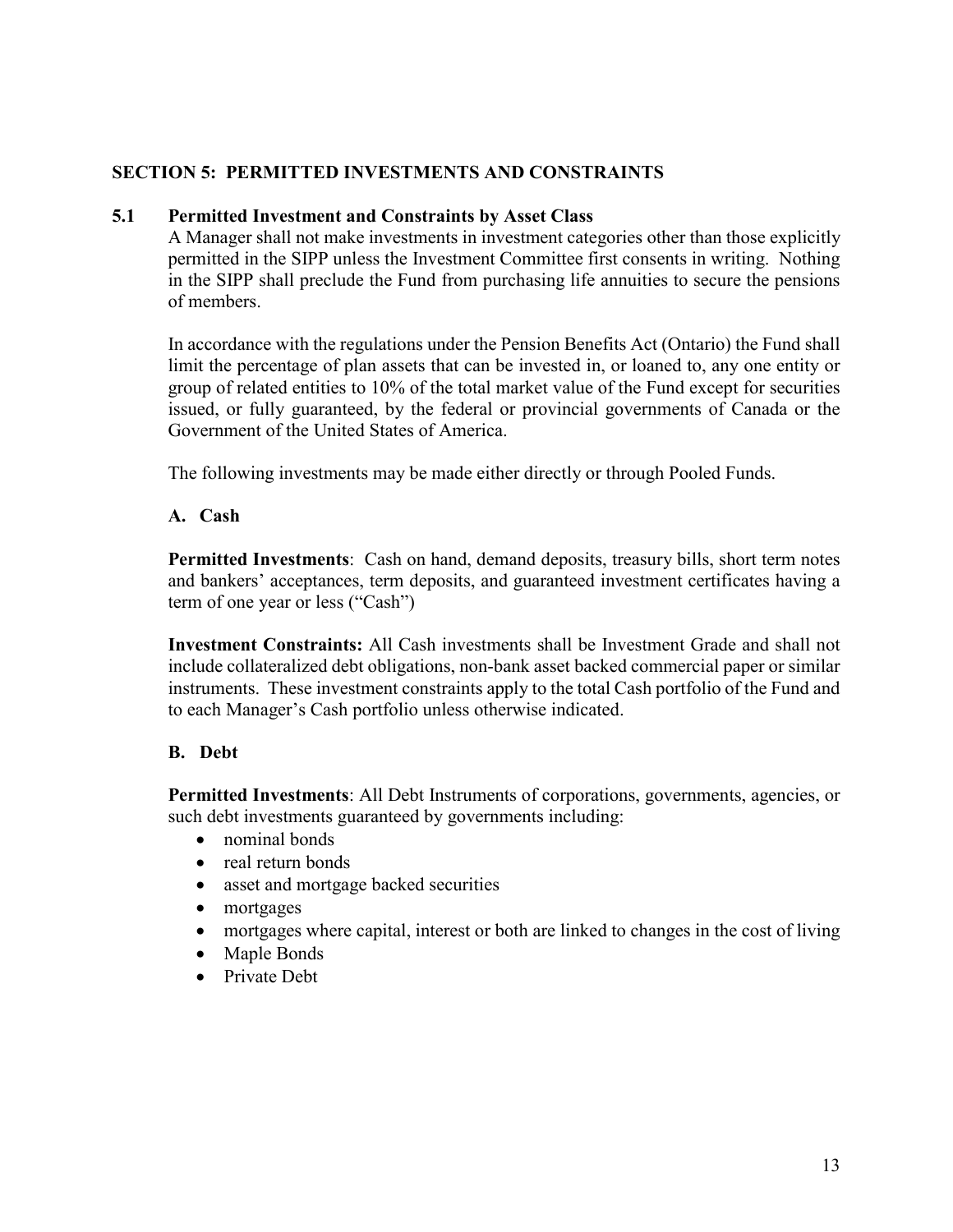**Investment Constraints:** The investment constraints below apply to the total Debt Instruments portfolio of the Fund unless otherwise indicated:

- 1. The weighted average credit rating of a Manager's debt portfolio, based on market value of invested instruments, shall be Investment Grade. For the purposes of this section, investments in Private Debt are not subject to the minimum weighted average Investment Grade requirement since it is understood that Private Debt is typically unrated.
- 2. Investment is not permitted in non-bank asset backed commercial paper.
- 3. A duration constraint of plus or minus two years from the Blended Benchmark Duration shall apply to the total debt portfolio. However, the Investment Committee may, at its discretion, further restrict the duration by resolution and the communication of such a resolution to the Manager.
- 4. No more than 70% of the total value of the Debt Instruments portfolio in the Fund shall be invested in corporate debt, which includes Private Debt.
- 5. No more than 20% of the total value of the Debt Instruments portfolio in the Fund shall be invested in Private Debt.

**Multiple Agency Ratings:** In cases where the agencies do not agree on the credit rating, a bond should be classified according to the following rules:

- 1. If two agencies rate a security, and the ratings are not equal, use the lower of the two;
- 2. If three agencies rate a security, use the most common rating; and
- 3. In the event that all three agencies disagree, use the middle rating.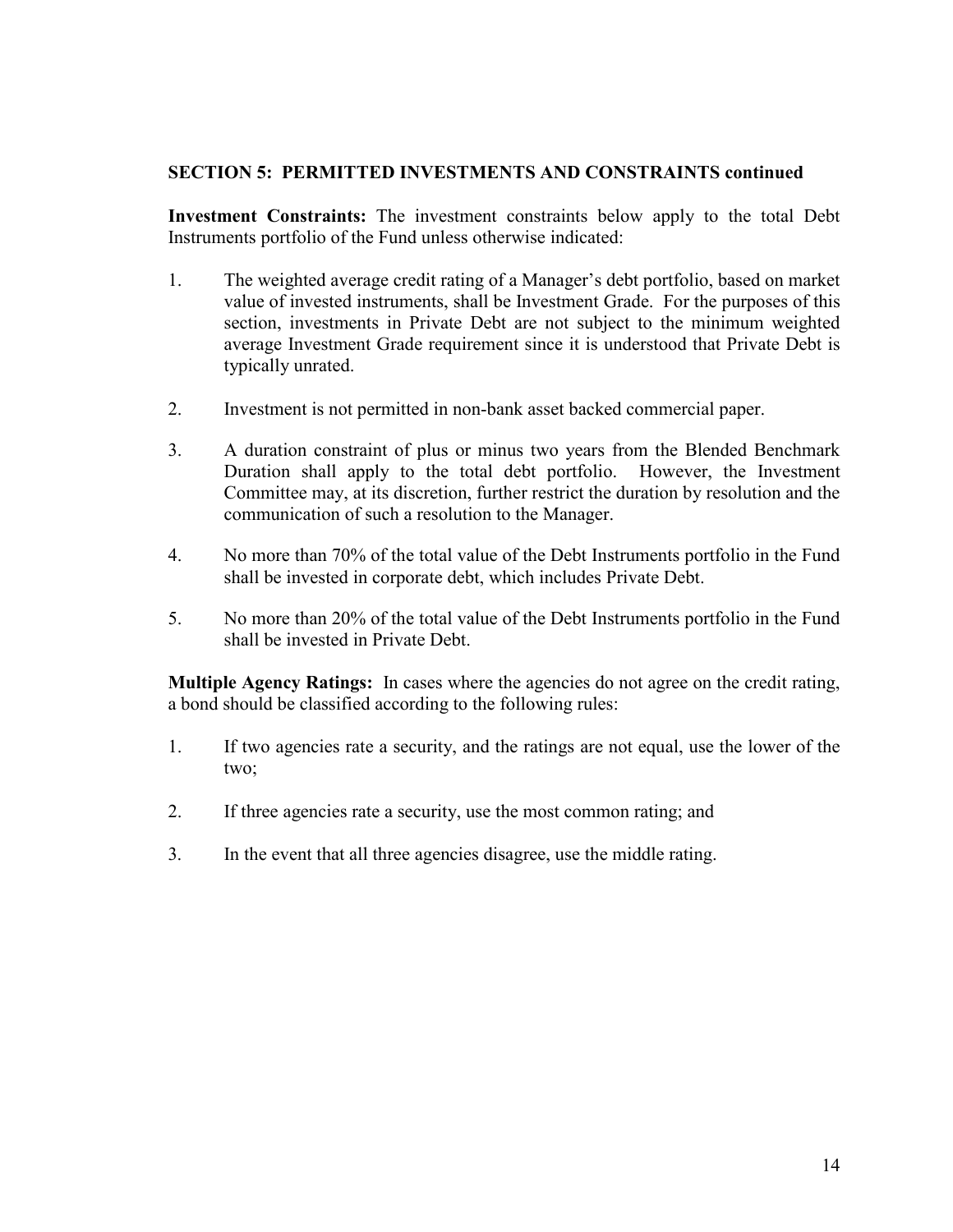**C. Equity**

**Permitted Investments:** Publicly traded equity instruments, ETFs, real estate and Private Equity and Alternatives.

**Investment Constraints –** Unless otherwise stated, the restrictions specified below are applicable to the Market Value of the investment cited.

- **1. Canadian Equities**: The investment constraints below apply to the total Canadian equity portion of the Fund's portfolio.
	- (a) The value of any single equity holding shall not exceed the lesser of (a) its weight in the S&P/TSX Index plus 5 %, and (b) 10%.
	- (b) Not more than 10% of the market value of the outstanding securities of any one company shall be held.
	- (c) The proportion of the portfolio invested in any sector of the S&P/TSX Index shall not exceed the lesser of (a) the sector's actual weighting in the S&P/TSX Index plus 15 % and (b) 40%.
	- (d) Not more than 10% shall be invested in small cap stocks as defined by S&P/TSX index (i.e., market capitalization of less than \$1.5 billion).
	- (e) No more than 5% of cash, as defined in 5.1.A, shall be held in the Canadian Equities portfolio.

#### **2. Real Estate**:

- (a) A target level of 8% of the market value of the Fund shall be invested in real estate.
- (b) The real estate investments shall be in pooled funds that are diversified by geography and property type.
- (c) Not more than 20% of the real estate allocation may be outside Canada.
- (d) Maximum leverage in the total real estate portfolio shall be 50%.
- (e) No more than 12% of the market value of the Fund shall be invested in real estate.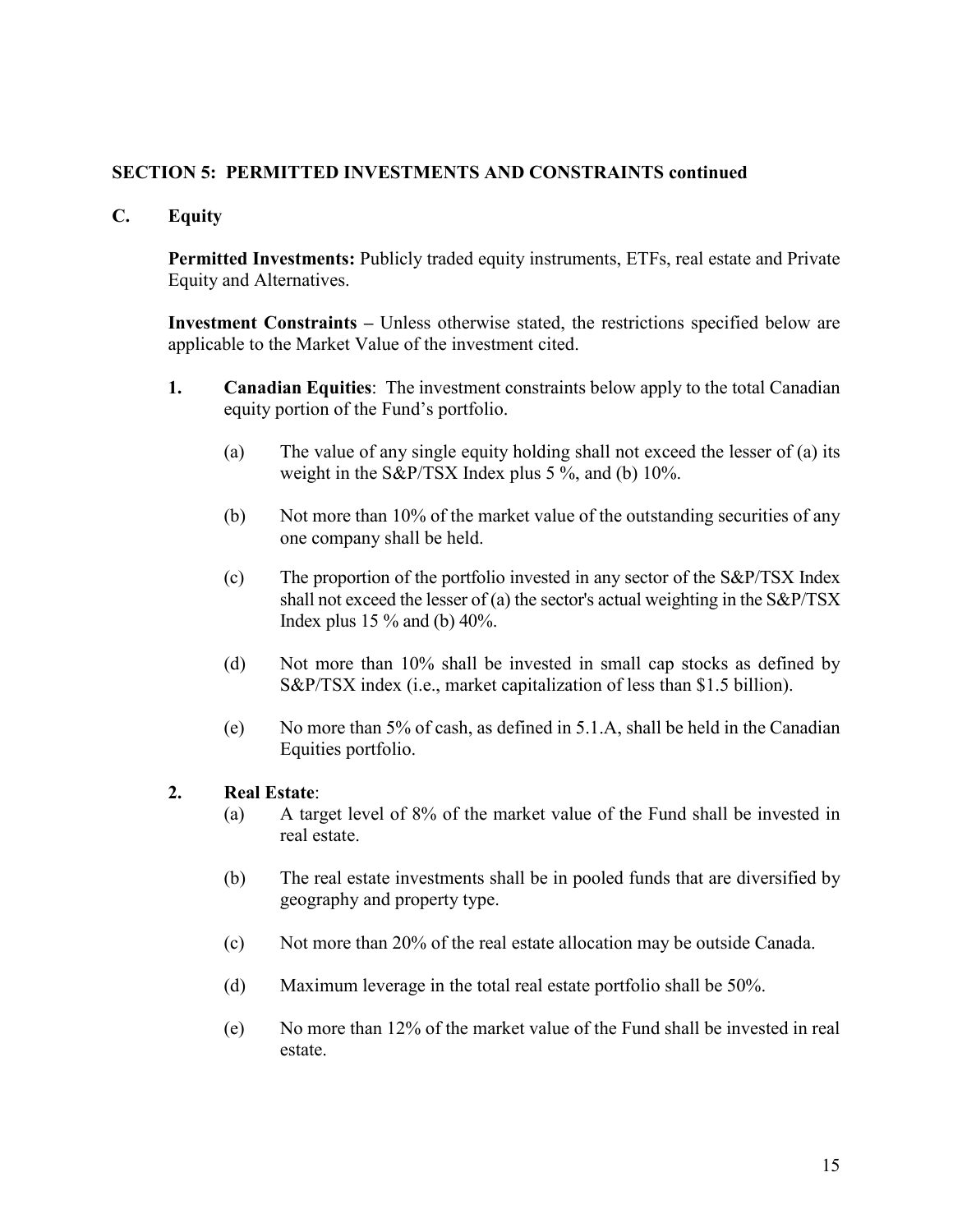- **3. Foreign Equities:** The investment constraints below apply to the total foreign equity portion of the Fund's foreign equity portfolio.
	- (a) An investment in the shares of any single company shall not exceed 10% of the market value of the Manager's portfolio.
	- (b) Not more than 10% of the outstanding equity securities of any one company shall be held.
	- (c) Not more than 10% shall be invested in small cap stocks as defined by  $S\&P$ (i.e., market capitalization of less than \$1.8 billion USD).
- **4. Private Equity and Alternatives:** The investment constraints below apply to the total equity portion of the Fund.
	- (a) An investment in any single fund or fund of funds shall not exceed 1.5% of the market value of the Fund at the time of commitment.
	- (b) A target level of 4% of the market value of the Fund shall be invested in Private Equity and Alternatives.
	- (c) No more than 7% of the market value of the Fund shall be invested in the Private Equity and Alternatives.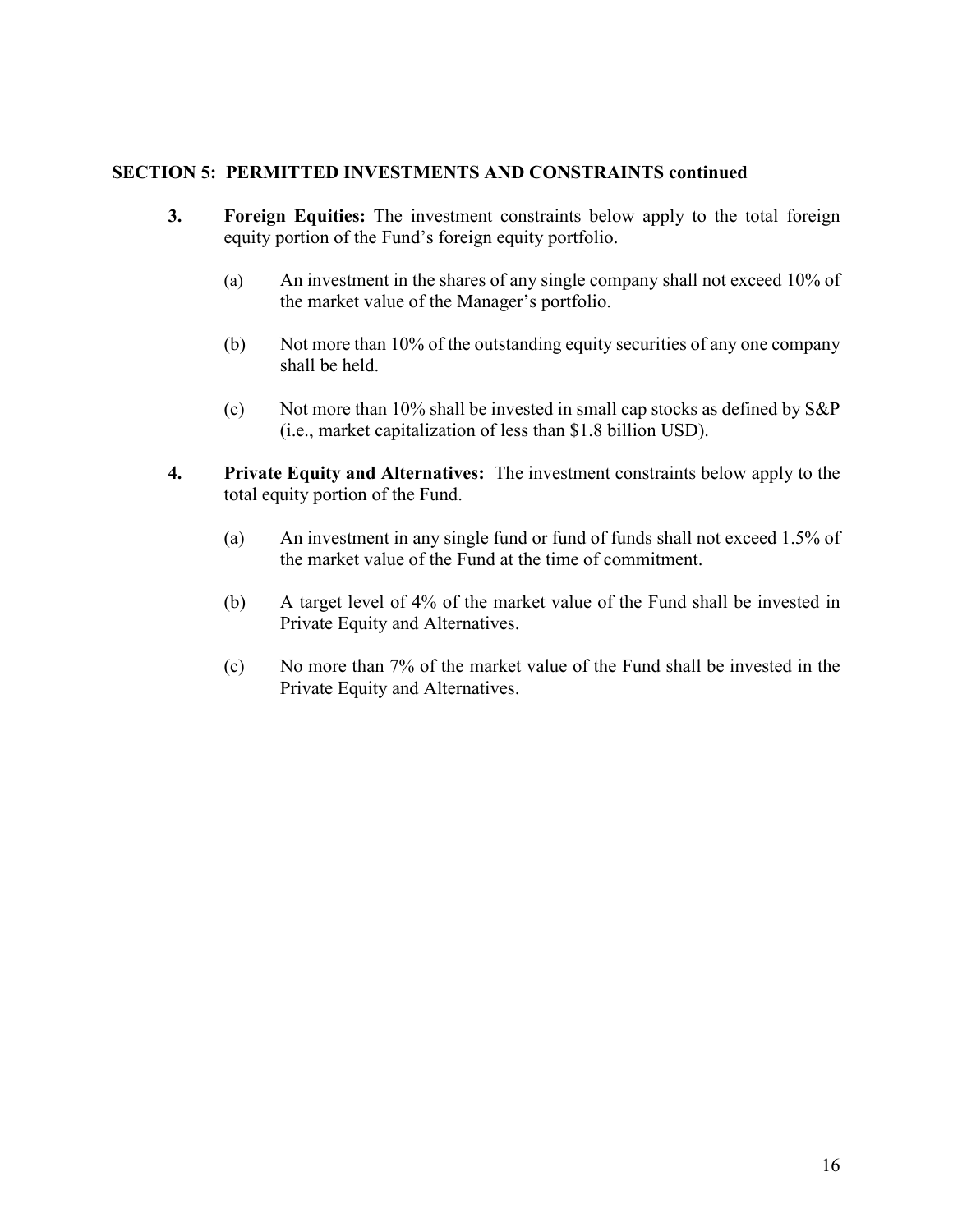## **D. Derivatives**

Permitted Investments: Derivatives whose value is derived based on any securities allowable under the SIPP, the following chart provides specificity:

| Derivative | Objective                                | Measurement                              | Collateral               |
|------------|------------------------------------------|------------------------------------------|--------------------------|
| Index      | Purchased options are used to manage     | Valuation<br>completed                   | In-the-money portion of  |
| Equity     | equity<br>and<br>volatility<br>market    | daily by<br>investment                   | written options covered  |
| options    | exposures. Written options generate      | manager and custodian.                   | by investment grade,     |
|            | premium income and may generate          | Notional<br>of<br>value                  | liquid debt securities   |
|            | capital losses if unexpected equity      | options<br>contracts<br>$\frac{1}{1}$    |                          |
|            | movements are realized                   | included<br>equity<br>in                 |                          |
|            |                                          | exposure.                                |                          |
| Equity     | Used<br>adjust<br>market<br>equity<br>to | Daily mark to market                     | futures<br>Net<br>long   |
| futures    | exposure and replicate market equity     | and margin settlement.                   | positions backed with    |
|            | positions.                               | Valuation<br>completed                   | investment grade, liquid |
|            |                                          | daily by<br>investment                   | debt securities.         |
|            |                                          | manager and custodian.<br>Notional<br>of |                          |
|            |                                          | value<br>contract                        |                          |
|            |                                          | futures<br>included<br>in                |                          |
|            |                                          | equity<br>exposure.                      |                          |
| Government | Used to adjust interest rate exposures   | Daily mark to market                     | Net<br>futures<br>long   |
| Bond       | and replicate government bond            | and margin settlement.                   | positions backed with    |
| Futures    | positions.                               | Valuation<br>completed                   | investment grade, liquid |
|            |                                          | daily by investment                      | debt securities.         |
|            |                                          | manager and custodian.                   |                          |
|            |                                          | Bond-equivalent                          |                          |
|            |                                          | exposure included in                     |                          |
|            |                                          | portfolio duration.                      |                          |
| Interest   | Used to adjust interest and yield        | Valuation<br>completed                   | Net long swaps positions |
| Rate Swaps | curve exposure and substitute for        | daily by<br>investment                   | with investment grade,   |
|            | physical securities.                     | manager and custodian.                   | liquid debt securities.  |
|            |                                          | Bond-equivalent                          |                          |
|            |                                          | exposure included in                     |                          |
|            |                                          | portfolio duration.                      |                          |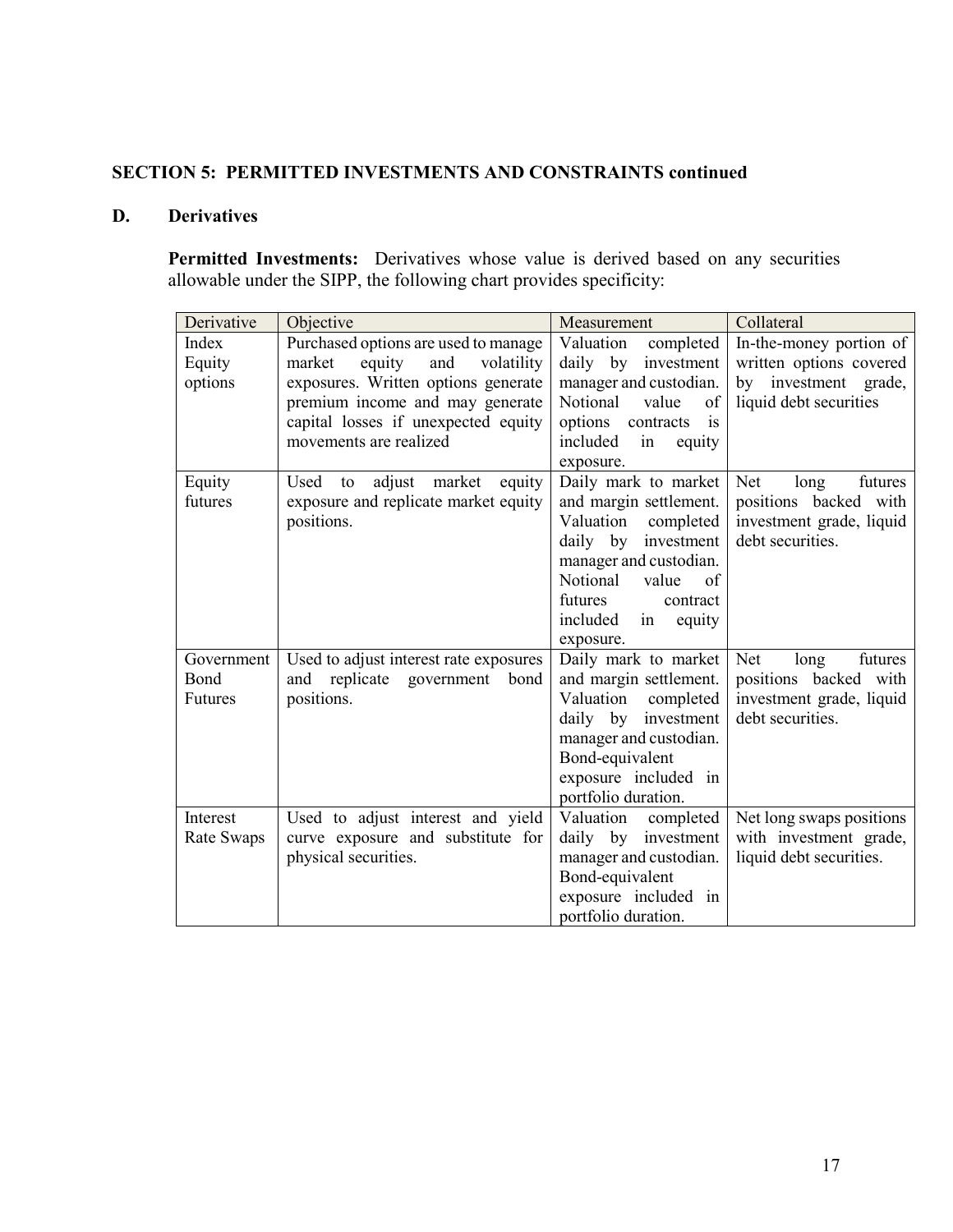| Derivative    | Objective                                                                  | Measurement                               | Collateral                                     |
|---------------|----------------------------------------------------------------------------|-------------------------------------------|------------------------------------------------|
| Credit        | Credit default swaps are used to                                           | Valuation<br>completed                    | Net long swaps positions                       |
| Default       | manage credit exposure without                                             | daily by investment                       | with investment grade,                         |
| Swaps         | buying or selling securities outright.                                     | manager and custodian.                    | liquid debt securities.                        |
|               | credit<br>Written<br><b>CDS</b><br>increase                                | Bond-equivalent                           |                                                |
|               | exposure, obligating the portfolio to                                      | exposure included in                      |                                                |
|               | buy bonds from counterparties in the                                       | portfolio duration.                       |                                                |
|               | event of a default. Purchased CDS                                          |                                           |                                                |
|               | decrease exposure, providing the                                           |                                           |                                                |
|               | right to "put" bonds to<br>the                                             |                                           |                                                |
|               | counterparty in the event of a default.                                    |                                           |                                                |
| Interest rate | Purchased options are used to manage                                       | Valuation<br>completed                    | In-the-money portion of                        |
| options       | interest rate and volatility exposures.                                    | daily by investment                       | written options covered                        |
|               | Written options generate income in<br>expected interest rate scenarios and | manager and custodian.<br>Bond-equivalent | by investment grade,<br>liquid debt securities |
|               | may generate<br>capital losses if                                          | exposure included in                      |                                                |
|               | unexpected<br>interest<br>rate                                             | portfolio duration.                       |                                                |
|               | environments are realized.                                                 |                                           |                                                |
| Mortgage      | Used to manage portfolio duration                                          | Valuation completed                       | Not applicable                                 |
| Derivatives   | and/or enhance yield.<br>Includes                                          | daily by investment                       |                                                |
|               | securities to have less stable duration                                    | manager and custodian.                    |                                                |
|               | characteristics, such as interest only                                     | Bond<br>exposure                          |                                                |
|               | strips, principal only strips. Value                                       | included in portfolio                     |                                                |
|               | will fluctuate as prepayment speeds                                        | duration,<br>convexity,                   |                                                |
|               | respond to rising and falling interest                                     | and prepayment risk                       |                                                |
|               | rates.                                                                     | measure.                                  |                                                |
| Money         | Used to manage interest rate exposure                                      | Valuation<br>completed                    | Money market futures                           |
| Market        | with duration of one year or less.                                         | daily by investment                       | and interest rate swaps                        |
| Futures and   |                                                                            | manager and custodian.                    | are based on short term                        |
| Interest      |                                                                            | Bond-equivalent                           | interest rates and don't                       |
| Rate Swaps    |                                                                            | exposure included in                      | require delivery of an                         |
|               |                                                                            | portfolio duration                        | asset<br>at<br>expiration,                     |
|               |                                                                            |                                           | therefore do not require                       |
|               |                                                                            |                                           | cash backing.                                  |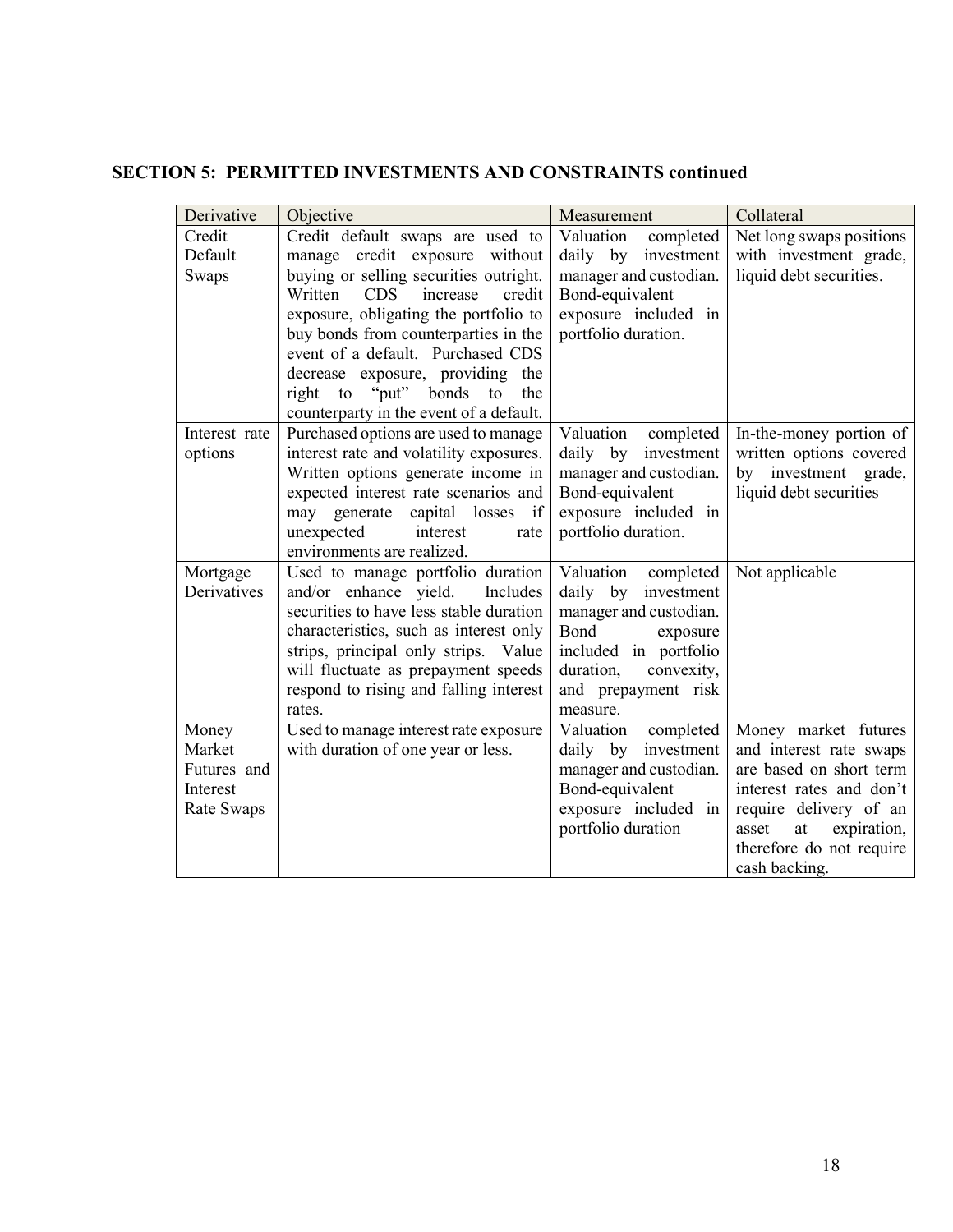| Derivative | Objective                               | Measurement            | Collateral                                     |
|------------|-----------------------------------------|------------------------|------------------------------------------------|
| Foreign    | Used to manage the foreign exchange     |                        | Valuation completed Forward contracts are      |
| Exchange   | exposure on bonds and associated        |                        | daily by investment   over the counter $(OTC)$ |
| Forwards   | derivatives<br>denominated<br>1n        |                        | manager and custodian.   instruments. The Fund |
|            | other than Canadian<br>currencies       | Settlement and         | will be party to the                           |
|            | dollars.<br>Forward contracts are       | valuation are always   | <b>ISDA</b><br>Manager's                       |
|            | established to sell forward the foreign | done net based on both | agreements<br>which                            |
|            | currency market value of bond           |                        | sides of a foreign provide settlement and      |
|            | positions, and buy forward Canadian     | currency forward       | collateral requirements                        |
|            | dollars.                                | contract.              | with<br>counterparty.                          |
|            |                                         |                        | will manage<br>Manager                         |
|            |                                         |                        | collateral requirements                        |
|            |                                         |                        | with<br>tracking<br>by                         |
|            |                                         |                        | custodian.                                     |

#### **Permitted Uses:**

- 1. Derivatives may be used to hedge, fully or partly, market, interest rate, credit, and currency exchange risk.
- 2. Derivatives may be used to replicate or to hedge direct investments in the underlying assets or groups of assets (e.g., indexes) so as to achieve some advantage of lower cost, transactional ease, liquidity or market exposure.

## **Investment Constraints:**

- 1. Derivatives shall not be used to create leverage or for speculative purposes. The Fund shall at all times hold cash or cash equivalents in the amount which, together with the margin funds, shall not be less than the underlying market exposure of the derivatives.
- 2. Each Manager shall be responsible for assessing any counterparty risk associated with derivative instruments, with regards to credit rating, and total exposure limits for each counterparty to the satisfaction of the Investment Committee.
- 3. All derivatives should be either exchange-traded or subject to terms in an International Swap Dealers Association (ISDA) agreement.

## **5.2 Borrowing**

The Fund shall not borrow directly to acquire securities or otherwise deal in margin trading, except for trading in instalments receipts.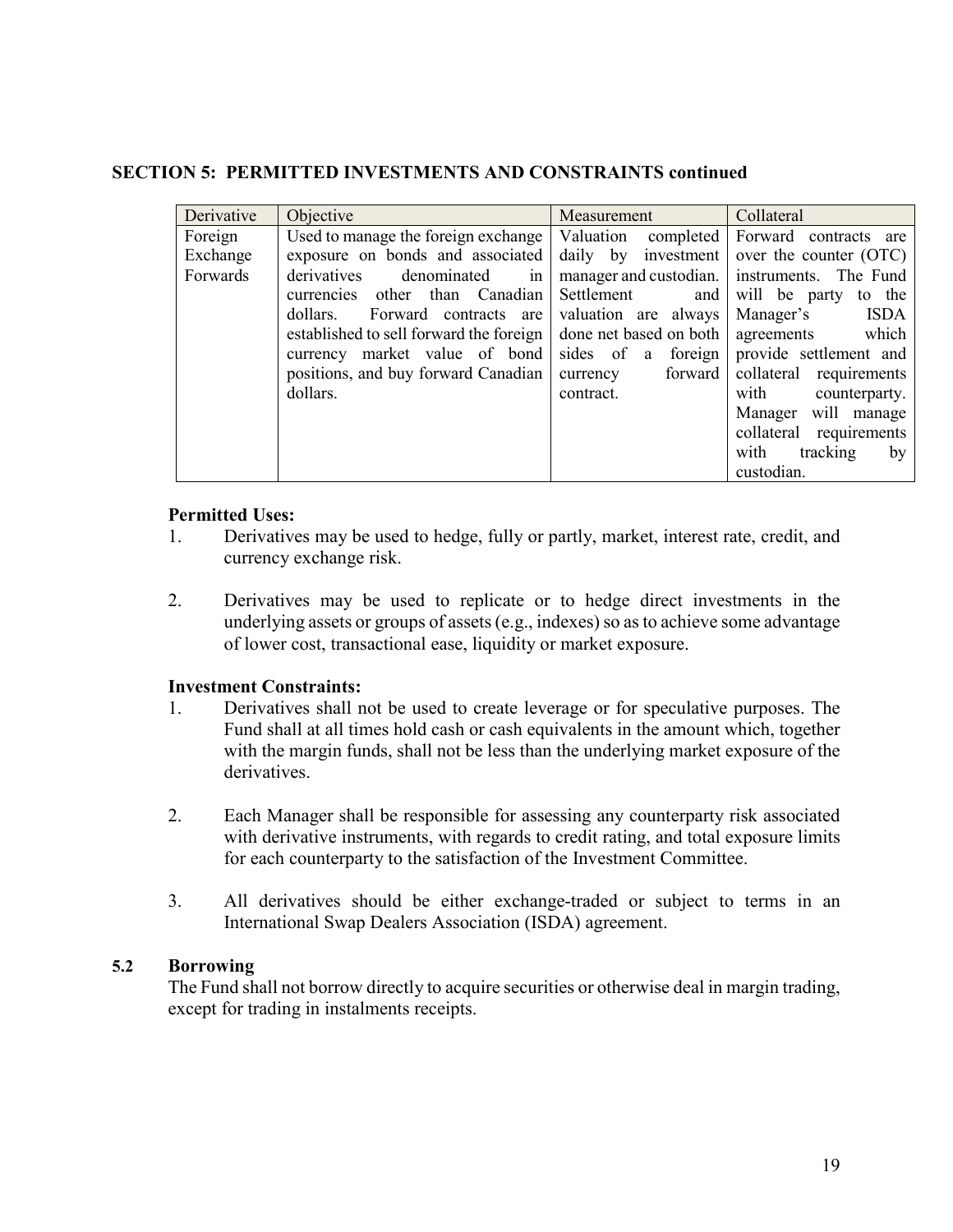#### **5.3 Exceptions**

Notwithstanding the foregoing provisions, to the extent assets are invested in a Manager's pooled funds, the Manager shall be governed by the Manager's own investment policy for the pooled funds. The Manager shall inform the Investment Committee when and how the guidelines of the pooled funds differ from the guidelines of the SIPP.

## <span id="page-21-0"></span>**SECTION 6: CONFLICT OF INTEREST AND RELATED PARTY TRANSACTIONS**

### **6.1 Conflict of Interest**

- 1. Members of the Investment Committee, Pension Board, and staff having the authority to make investment decisions on behalf of the Plan are governed by the Code of Conduct approved by the Pension Board, as amended from time to time. Each individual subject to the Code of Conduct having the authority to make investment decision on behalf of the Plan shall complete annually the prescribed certificate of compliance with the Code of Conduct.
- 2. Investment Managers, pursuant to subsection 3.3 (item 7.), and other service providers shall be subject to the code of conduct referenced in their Agreement.

#### **6.2 Related Party Transactions**

For the purpose of this section, a "Related party" and a "Transaction" in respect of the Fund have the meanings given to such terms in Schedule III of the Pension Benefits Standards Regulations.

The following related party transactions are permitted for the Fund:

- 1. Any Transaction:
	- i. That is required for the operation or administration of the Fund, provided the terms and conditions of such transaction are not less favourable to the Plan than market terms and conditions, and
	- ii. That does not involve the making of loans to, or investments in, the related party.
- 2. Transactions where the value is nominal or immaterial to the Plan (that is, less than 0.05% of the Market Value of the Fund, or approximately \$500,000.

Two or more Transactions with the same Related Party shall be considered a single transaction, for the purposes of determining this rule.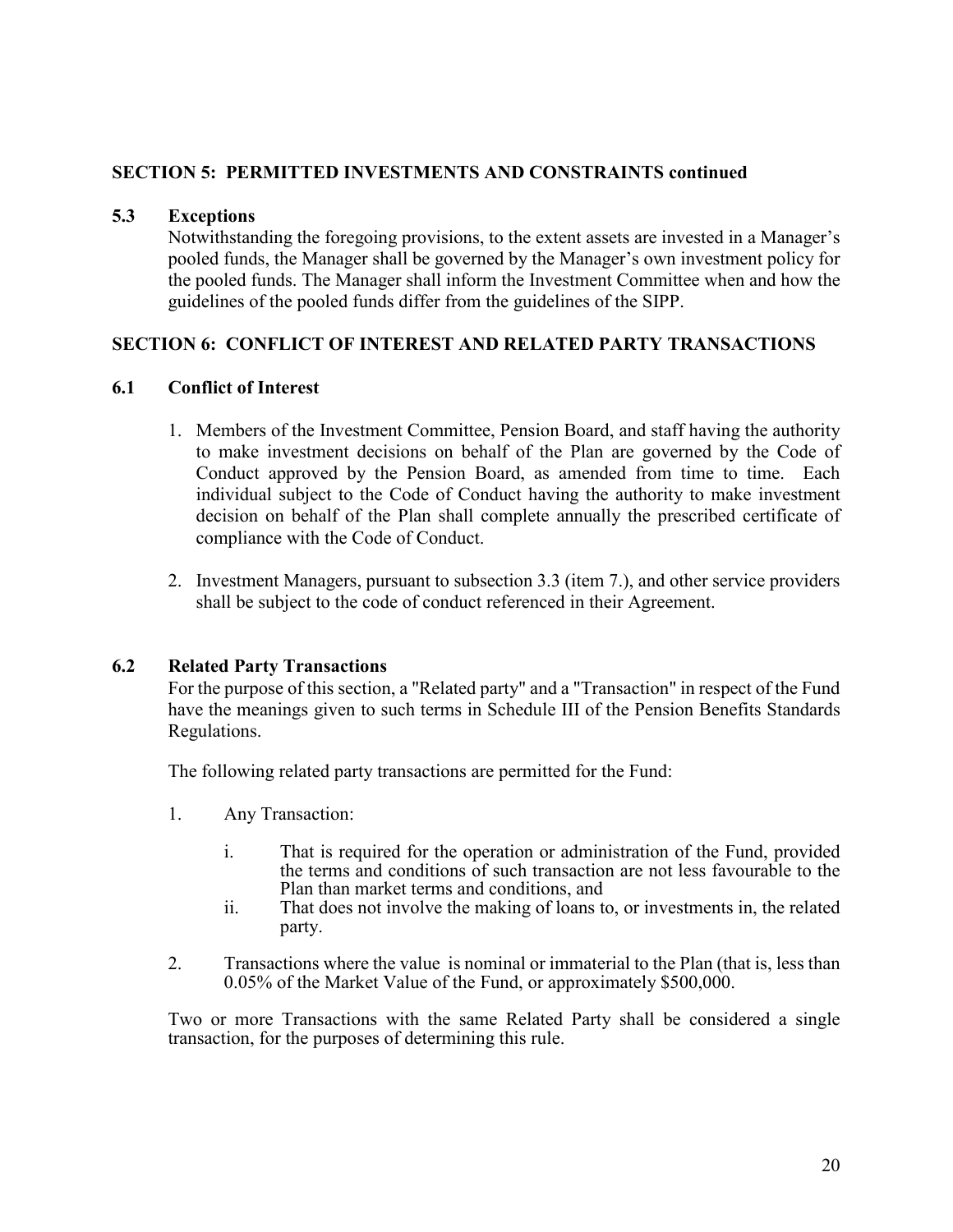## <span id="page-22-0"></span>**SECTION 7: LENDING**

#### **7.1 Securities Lending Agreements**

The Plan may enter into securities lending agreements provided the loaned investments are secured by cash or readily marketable investments having a market value of at least 105% of the loan, and that level of security is maintained daily. Collateral provided with respect to any such securities lending agreements must have free and clear title and may not be subject to any right of offset. In addition the agreement should include indemnification, by the bank or other provider in its securities lending agreement, for any losses.

#### **7.2 Cash Loans**

The Plan may not lend Cash, other than through making investments allowed by Section 5 of this SIPP.

#### <span id="page-22-1"></span>**SECTION 8: SOFT DOLLAR**

#### **8.1 Soft Dollar Policy**

Soft Dollar transactions are not allowed.

#### <span id="page-22-2"></span>**SECTION 9: COMMISSION RECAPTURE**

**9.1** On a best execution basis, Managers may participate in Commission Recapture programs in accordance with agreements made by the Fund, the results of which shall be reported annually to the Investment Committee.

#### <span id="page-22-3"></span>**SECTION 10: PROXY VOTING**

#### **10.1 Proxy Voting Approach**

The Investment Committee shall make reasonable efforts to exercise and direct proxy voting rights acquired through the Fund. Performance of this function may be delegated to the Manager(s) or a third party proxy voting service; however, the Investment Committee reserves the right to direct, or override, the voting decisions of a delegate if, in its view, such action is in the best interests of the Plan's beneficiaries.

The Investment Committee, or its delegate, in exercising and directing such voting rights, shall act prudently and in the best interests of the Plan's beneficiaries at all times. Wherever possible the Investment Committee, or its delegate, shall also vote proxies in accordance with the Responsible Investment Approach outlined in Section 11 below.

It is recognized that this Proxy Voting Approach is not enforceable to the extent that the Fund is invested in Pooled Funds. Proxy Voting of Pooled Fund units and interests in partnerships shall be the responsibility of the Investment Committee, or its delegate, who shall vote in the best interest of the Plan's beneficiaries.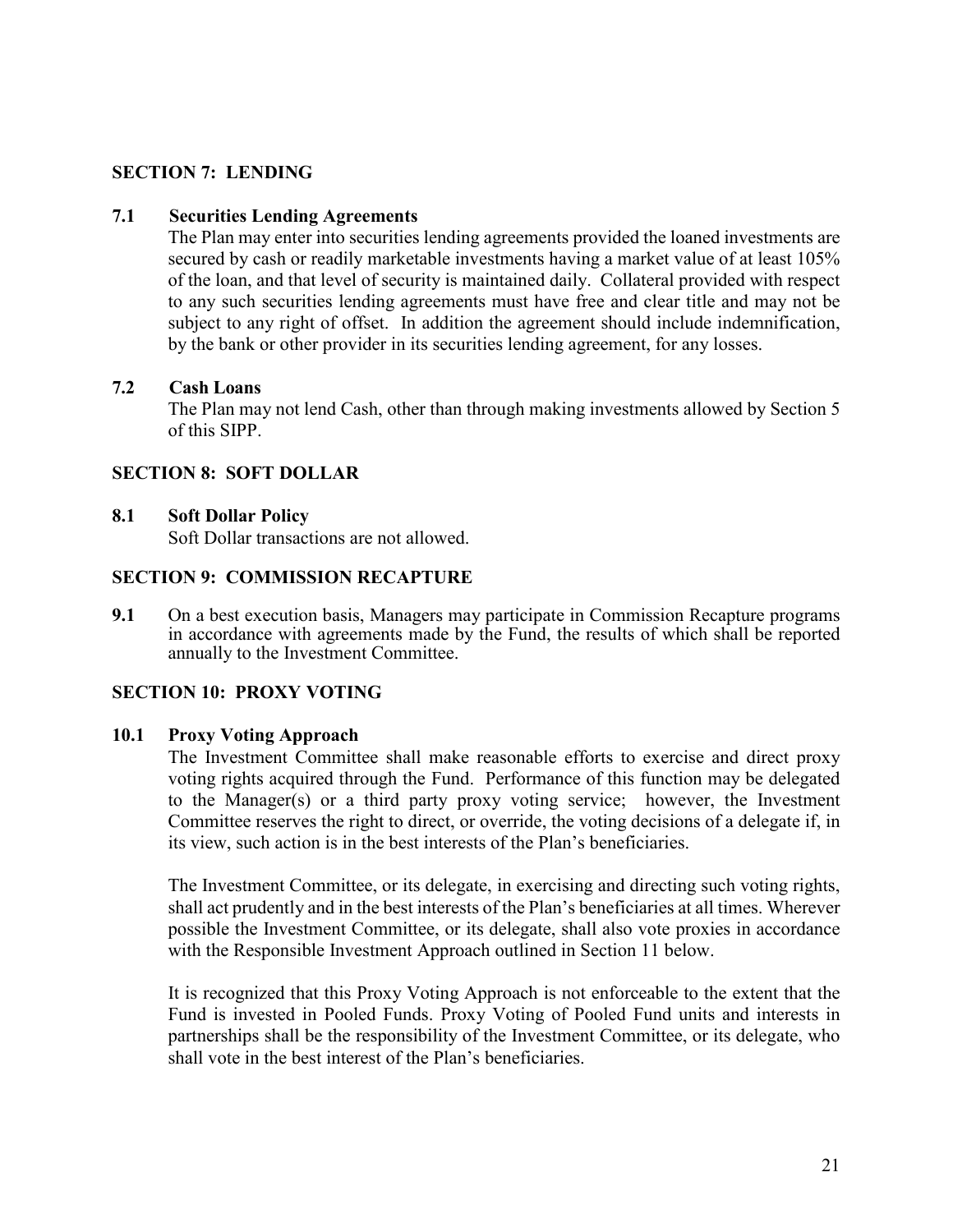## <span id="page-23-0"></span>**SECTION 11: RESPONSIBLE INVESTMENT**

#### **11.1 Responsible Investment Approach**

The Pension Board's approach to RI includes the integration of environmental, social and governance (ESG) factors, engagement, proxy voting and specified exclusions. This approach focuses on those ESG issues that have or are likely to have a material impact on the long-term sustainability of the Fund. Examples of ESG issues include:

- Environmental climate change, greenhouse gas emissions, energy efficiency and renewable energy use, natural resource use and sustainability, water use, waste management and pollution;
- Social health and safety, product safety, working conditions, diversity and inclusion, human rights, Indigenous rights and stakeholder relations;
- Governance accounting standards and audit quality, business ethics, regulatory compliance, board structure and composition, executive compensation, shareholder rights, shareholder engagement and transparency.

The RI strategy includes a commitment to active ownership by monitoring companies within its portfolios, actively voting at company meetings (**Section 10: Proxy Voting Approach)**, and engaging with investee companies to improve long-term performance.

To manage the Fund's assets, the Investment Committee expects external investment managers to incorporate all material ESG considerations in the investment decisionmaking process and to be aware of the Plan's approach to responsible investment. In particular, the Investment Committee expects investment managers to adhere to the United Church of Canada's exclusions so that the Fund does not invest in companies that primarily engage in the following:

- development, manufacture or sale of weapons or weapon delivery systems;
- preparation, distribution and sale of adult entertainment;
- the manufacture and sale of tobacco products; or
- gambling activities.

Although these exclusions are not enforceable for investments in Pooled Funds, the Investment Committee will monitor compliance and query any exceptions.

## <span id="page-23-1"></span>**SECTION 12: REVIEW PROCEDURES**

#### **12.1 Frequency of Review**

The Investment Committee will conduct an annual review of the SIPP. Upon completing the review, the Investment Committee shall confirm or amend the SIPP and make a recommendation for the Pension Board's approval of the SIPP.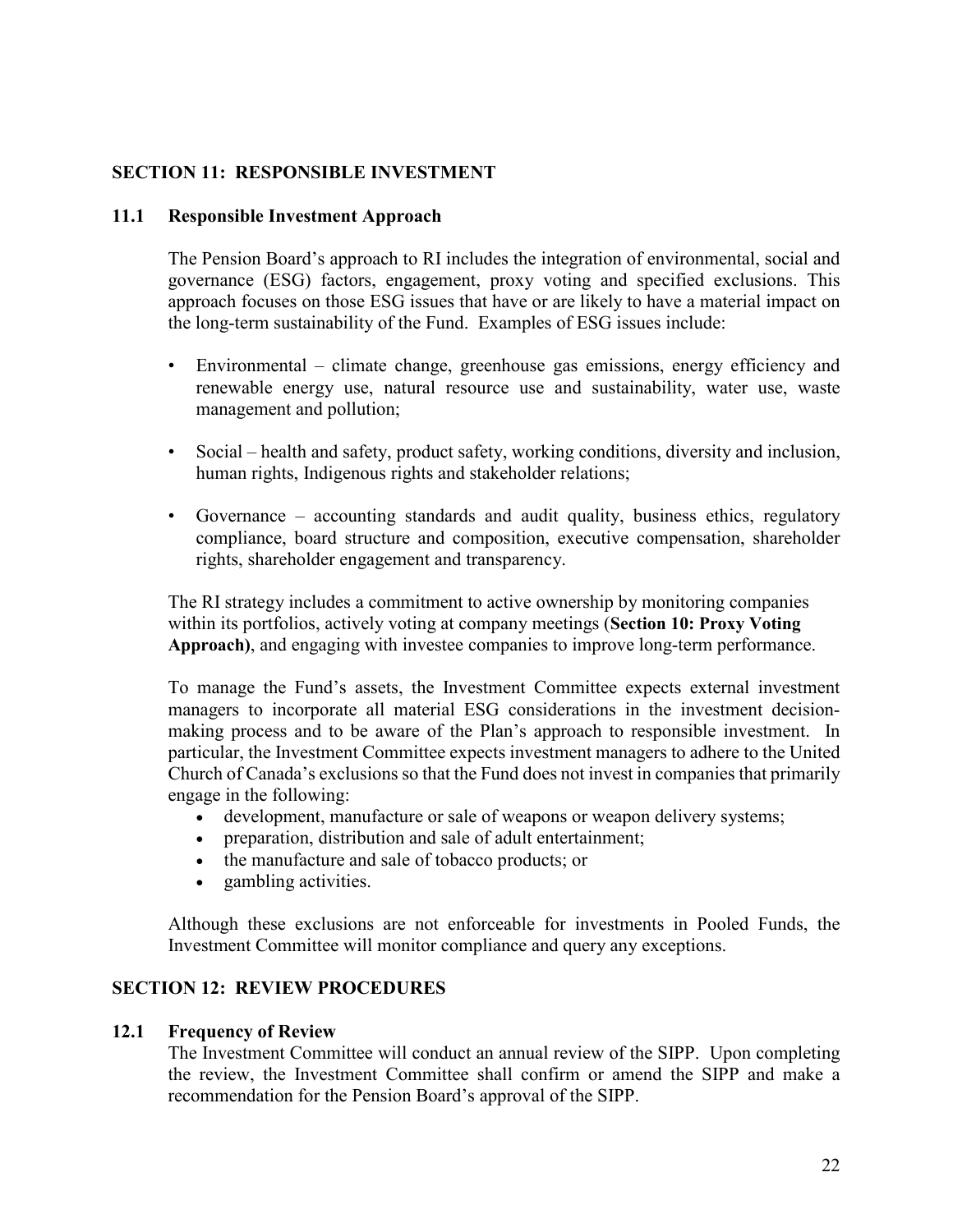## <span id="page-24-0"></span>**SECTION 13: GLOSSARY**

Wherever used in this document the following words and terms have the meaning ascribed to them, unless the context clearly indicates otherwise.

| <b>Word/Term</b>        | <b>Description</b>                                                        |
|-------------------------|---------------------------------------------------------------------------|
| <b>Asset Backed</b>     | A collaterized debt obligation with a maturity between 90 and 180 days.   |
| <b>Commercial Paper</b> |                                                                           |
| <b>Blended</b>          | The weighted average duration of the fixed income benchmarks used in      |
| <b>Benchmark</b>        | managing the total debt portfolio. The weighted average will be           |
| <b>Duration</b>         | determined using the relevant fixed income policy weights.                |
| <b>Commission</b>       | A process by which an institutional brokerage firm rebates a portion of   |
| Recapture               | trading commissions directly to the Fund.                                 |
| <b>Debt Instrument</b>  | An interest bearing security such as a bond, note, or bill of exchange.   |
| <b>FTSE TMX All</b>     | Index designed to be a measure of Canadian corporate investment-grade     |
| <b>Corporate Bond</b>   | fixed income market. It is used to benchmark Fund performance in          |
| <b>Index</b>            | Canadian corporate bonds.                                                 |
| <b>FTSE TMX</b>         | Index designed to be a broad measure of Canadian investment-grade         |
| <b>Universe Bond</b>    | fixed income market. It is used to benchmark Fund performance in          |
| <b>Index</b>            | Canadian bonds.                                                           |
| <b>ETFs</b>             | Exchange traded funds                                                     |
| <b>Equity</b>           | A stock or any other security representing an ownership interest.         |
| <b>Executive</b>        | The Executive of General Council of The United Church of Canada           |
| <b>Fund</b>             | The assets of the Plan including assets received from prior funds and     |
|                         | investment income and contributions remitted by Members and               |
|                         | Participating Employers.                                                  |
| Investment              | A committee established by the Pension Board. The Pension Board has       |
| Committee               | delegated to this committee the performance of certain functions related  |
|                         | to investment of the Plan's assets including a review of the Statement of |
|                         | <b>Investment Policies and Procedures.</b>                                |
| <b>Immaterial</b>       | Information that is sufficiently insignificant as to have no influence on |
|                         | an individual acting in a certain way, such as entering into a contract.  |
| <b>Investment Grade</b> | Any debt instrument with S&P rating of BBB-, or Moody's rating of         |
|                         | Baa3, or better. Any short term debt instruments with a maturity of less  |
|                         | than one year with S&P rating of $A - 3$ , or Moody's rating of P – 3, or |
|                         | DBRS rating of $R1 - Low$ , or better.                                    |
| <b>IPD</b> Canadian     | Index used to benchmark Fund performance in Canadian real estate.         |
| <b>Property Index</b>   |                                                                           |
| Legal                   | Ultimately responsible for all aspects of the administration of the Plan  |
| Administrator           | and Fund as stated in the Pension Benefits Act (Ontario).                 |
| <b>Manager</b>          | An individual or organization that provides investment management         |
|                         | services, for a fee, on a fully discretionary or nondiscretionary basis.  |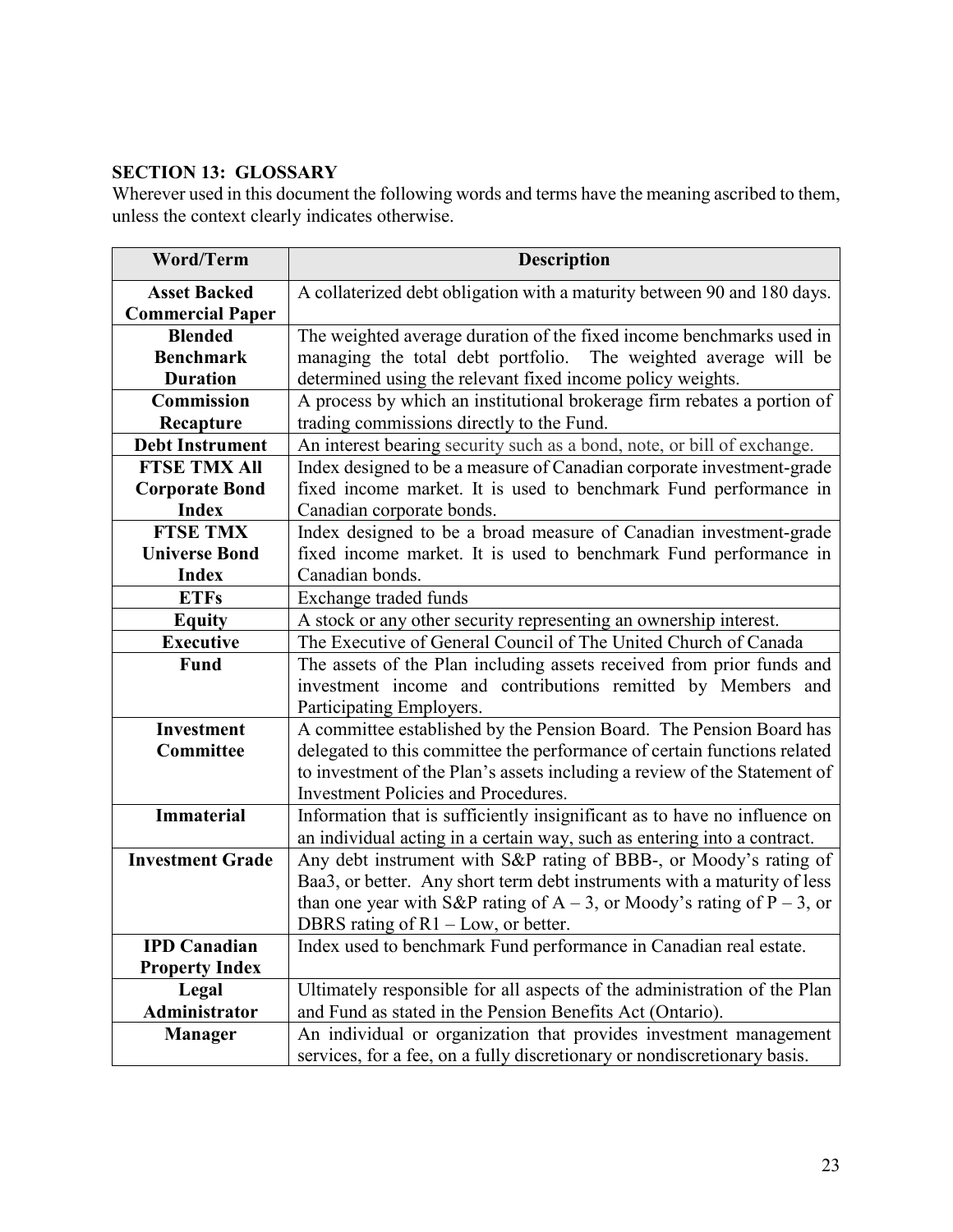## **SECTION 13: GLOSSARY continued**

| <b>Word/Term</b>      | <b>Description</b>                                                               |
|-----------------------|----------------------------------------------------------------------------------|
| <b>Maple Bonds</b>    | A Canadian dollar denominated bond that is sold in Canada by foreign             |
|                       | financial institutions and companies.                                            |
| <b>Market Value</b>   | For the purposes of the SIPP, the market value assigned by the Trustee to each   |
|                       | security or group of securities.                                                 |
| <b>MSCI EAFE</b>      | Index used to benchmark equity performance in Europe, Australasia and the        |
| <b>Index</b>          | Far East.                                                                        |
| <b>MSCI World</b>     | Index used to benchmark equity performance on a worldwide basis.                 |
| <b>Index</b>          |                                                                                  |
| <b>MSCI Emerging</b>  | Index used to benchmark equity performance in emerging markets.                  |
| <b>Markets Index</b>  |                                                                                  |
| <b>Pension Plan</b>   | A committee established by the Pension Board. The Pension Board has              |
| <b>Advisory</b>       | delegated to this committee the performance of certain functions related to      |
| Committee<br>(PPAC)   | administration, design and funding of the benefits provided for by the Plan.     |
| Participating         | A pastoral charge employer (i.e., pastoral charge and mission units of the       |
| <b>Employer</b>       | Church having members employed in pensionable service) and certain               |
|                       | employers, organizational employers<br>and conditional<br>administrative         |
|                       | employers.                                                                       |
| <b>Pension Board</b>  | The individuals appointed by the Executive of the General Council to perform     |
|                       | certain functions associated with the Plan.                                      |
| Plan                  | The Pension Plan of The United Church Of Canada.                                 |
| <b>Pooled Fund</b>    | An investment option, in which multiple investors contribute assets and hold     |
|                       | them as a group.                                                                 |
| <b>Private Debt</b>   | Debt instruments that are not publically traded which may be structured as a     |
|                       | trust, limited partnership, fund of funds or direct investment including, but    |
|                       | not limited to, distressed debt, private financing, infrastructure and           |
|                       | investments in other structured debt.                                            |
| <b>Private Equity</b> | Investment in equity or equity-like securities not generally available in public |
| and Alternatives      | markets, with limited liquidity, including:                                      |
|                       | Traditional private equity;                                                      |
|                       | Preferred or mezzanine-type equity investments in Canadian and/or                |
|                       | foreign markets;                                                                 |
|                       | Infrastructure; and                                                              |
|                       | Other illiquid investments.                                                      |
| <b>Private Equity</b> | An absolute return of 11%.                                                       |
| and Alternatives      |                                                                                  |
| <b>Benchmark</b>      |                                                                                  |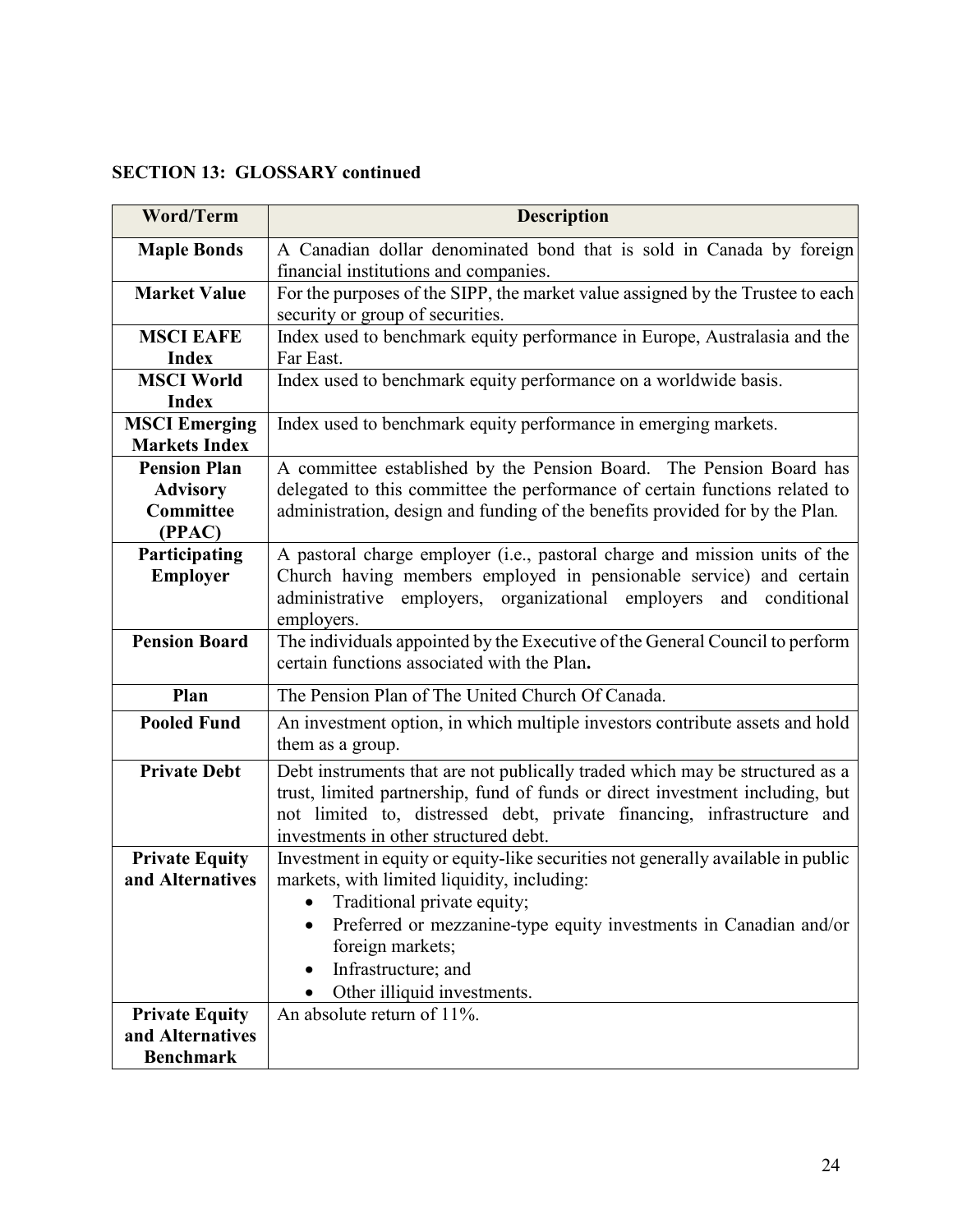| <b>Related Party</b> | Defined in Schedule III of the Pension Benefits Standards Regulations as:                                                                                                                                                                                                                                                                |
|----------------------|------------------------------------------------------------------------------------------------------------------------------------------------------------------------------------------------------------------------------------------------------------------------------------------------------------------------------------------|
|                      | $(a)$ the administrator of the plan or who is a member of a pension committee,<br>board of trustees or other body that is the administrator of the plan,                                                                                                                                                                                 |
|                      | $(b)$ an officer, director or employee of the administrator of the plan,                                                                                                                                                                                                                                                                 |
|                      | $(c)$ a person responsible for holding or investing the assets of the plan, or any<br>officer, director or employee thereof,                                                                                                                                                                                                             |
|                      | $(d)$ an association or union representing employees of the employer, or an<br>officer or employee thereof,                                                                                                                                                                                                                              |
|                      | (e) an employer who participates in the plan, or an employee, officer or<br>director thereof,                                                                                                                                                                                                                                            |
|                      | $(f)$ a member of the plan,                                                                                                                                                                                                                                                                                                              |
|                      | $(g)$ where the employer is a corporation, a person who directly or indirectly<br>holds, or together with the spouse or common-law partner or a child of the<br>person holds, more than 10 per cent of the voting shares carrying more than<br>10 per cent of the voting rights attached to all voting securities of the<br>corporation, |
|                      | $(h)$ he spouse or common-law partner or a child of any person referred to in<br>any of paragraphs $(a)$ to $(g)$ ,                                                                                                                                                                                                                      |
|                      | $(i)$ where the employer is a corporation, an affiliate of the employer,                                                                                                                                                                                                                                                                 |
|                      | $(j)$ a corporation that is directly or indirectly controlled by a person referred<br>to in any of paragraphs $(a)$ to $(h)$ ,                                                                                                                                                                                                           |
|                      | (k) an entity in which a person referred to in paragraph $(a)$ , $(b)$ , $(e)$ or $(g)$ , or<br>the spouse or common-law partner or a child of such a person, has a<br>substantial investment, or                                                                                                                                        |
|                      | $(l)$ an entity that holds a substantial investment in the employer,                                                                                                                                                                                                                                                                     |
|                      | but does not include Her Majesty in right of Canada or of a province, or an<br>agency thereof, or a bank, trust company or other financial institution that<br>holds the assets of the plan, where that person is not the administrator of the<br>plan.                                                                                  |
|                      |                                                                                                                                                                                                                                                                                                                                          |